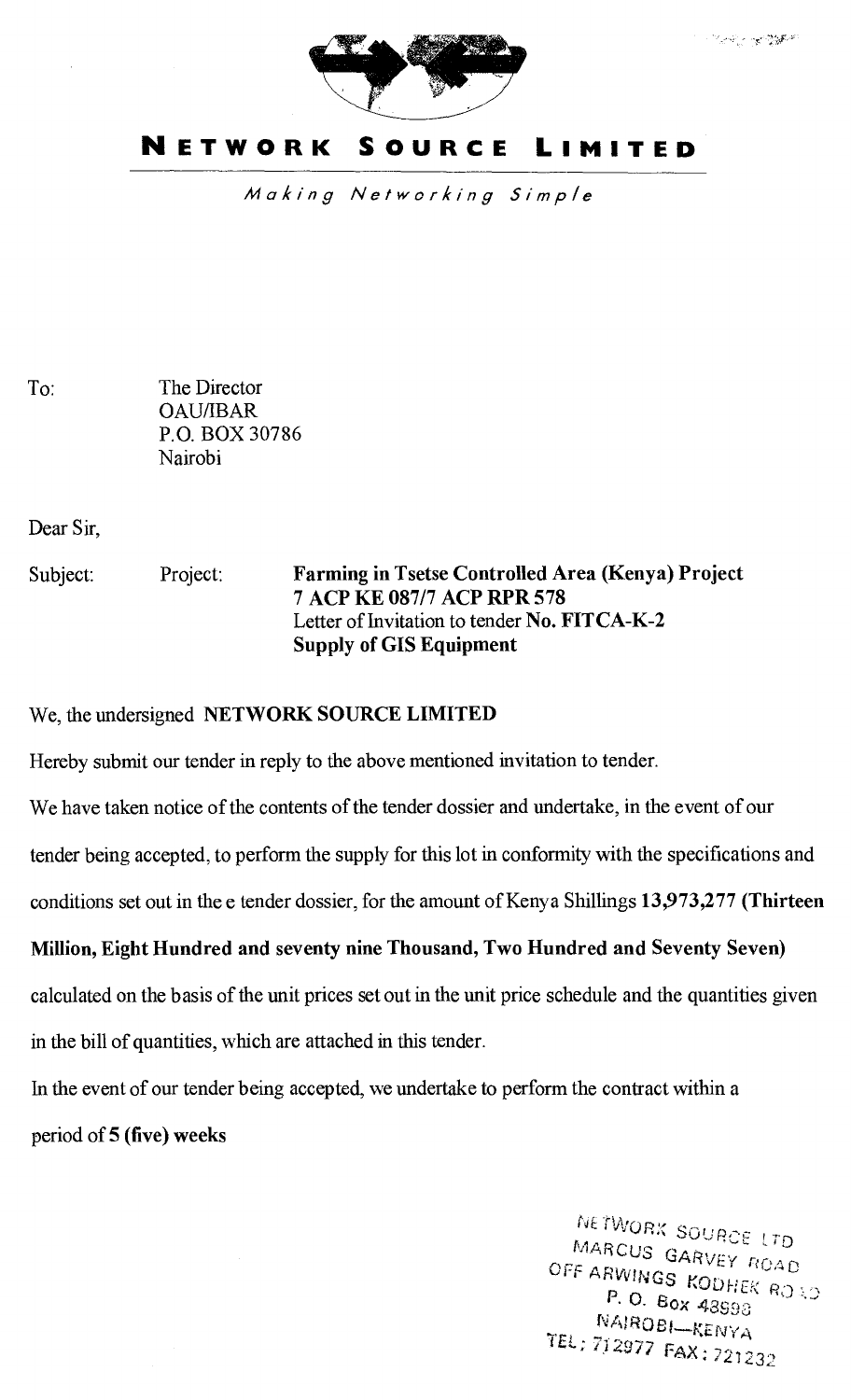

# **NETWORK SOURCE LIMITED**

Making Networking Simple

# **I (We) undertake to adhere to the price specified in my (our) tender for 30 days following the closing date for the submission of tenders.**

We request that the sums owed by the Contracting Authority be paid to us as follows:

All of the amount specified in our tender in local currency (Kenya Shillings), by

transfer to Account No. **0152468008** opened in the name of

# **NETWORK SOURCE LIMITED** at **COMMERCIAL BANK OF AFRICA**

NETWORK SOURCE LTD.<br>MARCUS GARVEY ROAD OFF ARWINGS  $k_0$  FOAD  $P, Q, P_{\text{OY}}^{\text{NODHEK}}$  $P. O. Box 48993$ <br>NAIROBI—KENYA TEL) 712977 FAX: 721232

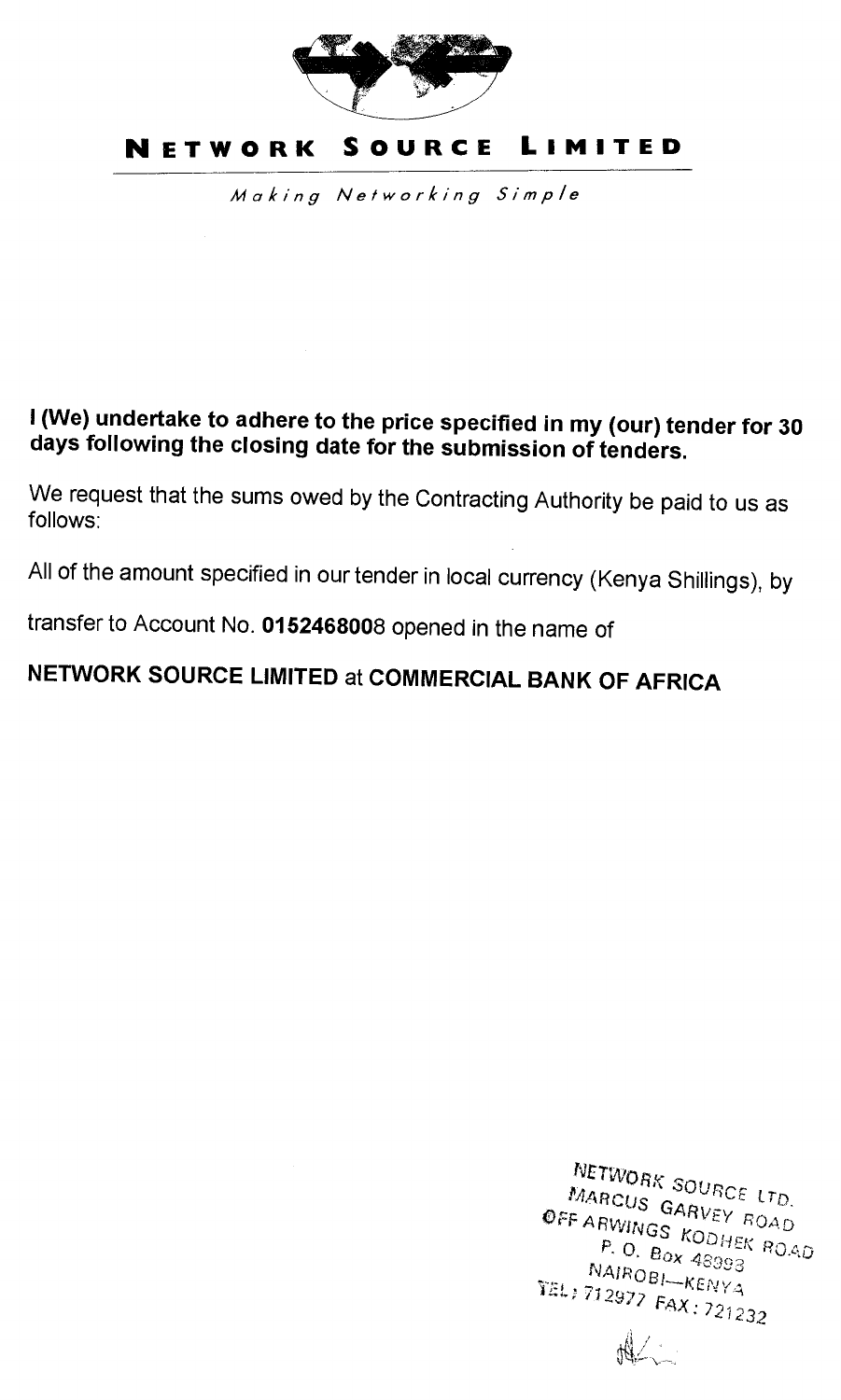#### CE SCHEDULE

-WORK SOURCE LIMITED BOX 48998 ROBI

```
'ETWORK SOURCE LTD.<br>IARCUS GARVEY ROAD
ARWINGS KODHEK ROAD
 NAIROBI-KENYA
 71 2977 FAX : 721 232
```
#### ell Computer

| <b>ITEM DESCRIPTION</b>                       | <b>QTY</b> | <b>NAME OF</b>      | <b>COUNTRY OF</b> | <b>UNIT</b> | <b>TOTAL COST</b> | <b>DELIVERY TIME</b> |
|-----------------------------------------------|------------|---------------------|-------------------|-------------|-------------------|----------------------|
|                                               |            | <b>MANUFACTURER</b> | <b>ORIGIN</b>     | <b>COST</b> |                   | <b>WEEKS</b>         |
| OPTIFLEX GX 110 M                             |            | <b>DELL</b>         | <b>IRELAND</b>    | 330,780.00  | 330,780.00        | 5 WEEKS              |
|                                               |            |                     |                   |             |                   |                      |
| sor: 512 KB Pipelined burst L2 Cache          |            |                     |                   |             |                   |                      |
| ry: 256MB Dynamic Ram                         |            |                     |                   |             |                   |                      |
| )isk: 20GB EIDE                               |            |                     |                   |             |                   |                      |
| : Midi Tower with<br>S                        |            |                     |                   |             |                   |                      |
| - integrated 3.5" 1.44 Mb floppy drive        |            |                     |                   |             |                   |                      |
| $-3$ internal 5.25" bay                       |            |                     |                   |             |                   |                      |
| - 2 internal 3.5" drive bay                   |            |                     |                   |             |                   |                      |
| - 5 expansion slots (PCI/ISA)                 |            |                     |                   |             |                   |                      |
| : integrated AGP with 4MB SGRAM               |            |                     |                   |             |                   |                      |
| -48x CD-ROM with full multi media<br>$IS \tI$ |            |                     |                   |             |                   |                      |
| - Dell Read-Write CD-ROM(internal)            |            |                     |                   |             |                   |                      |
| -ATI Multi – Media Channel port (AMC)         |            |                     |                   |             |                   |                      |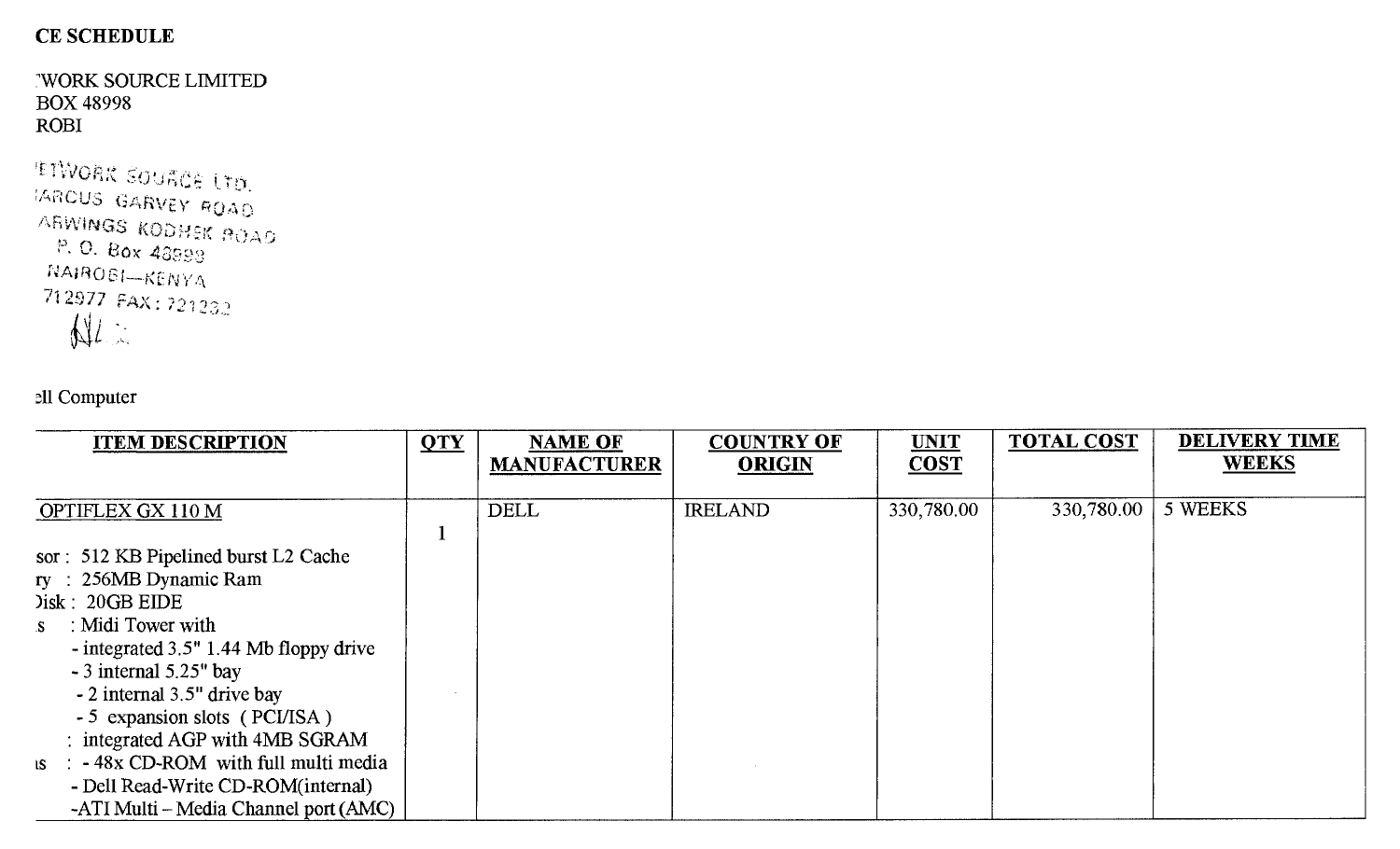|                                                                                                                                                                          |  | <b>CONTROLLER SOUTHERN BOYS</b><br>$P, O, 8$ ox 4890.<br>NAIROBI-KER |  |
|--------------------------------------------------------------------------------------------------------------------------------------------------------------------------|--|----------------------------------------------------------------------|--|
| - One parallel/Two serial/ Two USB                                                                                                                                       |  |                                                                      |  |
| - Enhanced manageability including DMI                                                                                                                                   |  |                                                                      |  |
| - Advanced Power Management (ACPI)<br>- Plug & play Flash Bios<br>-Configurable security option<br>-Read-Write CD-ROM (external)<br>ard : Dell 105-keys Natural Keyboard |  |                                                                      |  |
| Devices: PS/2 Microsoft Mouse<br>rk Card: Inbuilt network card<br>$pr : 21$ " SVGA Colour.                                                                               |  |                                                                      |  |
| ure: Microsoft Windows NT installed<br>nty 3 Years (1 year on Monitor, Mouse and<br>ard)                                                                                 |  |                                                                      |  |

#### ,dditional Devices

| <b>DESCRIPTION</b>                                      | QTY | <b>NAME OF</b>         | <b>COUNTRY OF</b> | <b>UNIT COST</b> | <b>TOTAL COST</b> | <b>DELIVERY TIME</b> |
|---------------------------------------------------------|-----|------------------------|-------------------|------------------|-------------------|----------------------|
|                                                         |     | <b>MANUFACTURER</b>    | <b>ORIGIN</b>     |                  |                   | <b>WEEKS</b>         |
| rive: External 2GB Jazz Drive $+5$                      |     | <b>IOMEGA</b>          | U.S.A             | 178,416.00       | 178,416.00        | 5 WEEKS              |
| ges                                                     |     |                        |                   |                  |                   |                      |
| ive: Internal $+5$ cartridges                           |     | <b>IOMEGA</b>          | U.S.A             | 15,081.00        | 15,081.00         | 5 WEEKS              |
| $Write CD-ROM: External + 5 CDS$                        |     | <b>HEWLETT PACKARD</b> | U.S.A             | 60,332.00        | 60,332.00         | 5 WEEKS              |
| nner: GT 1220                                           |     | <b>HEWLETT PACKARD</b> | U.S.A             | 66,712.00        | 66,712.00         | 5 WEEKS              |
| `S.                                                     |     |                        |                   |                  |                   | 5 WEEKS              |
| P Laser Jet 4050 (A4 Paper)                             |     | <b>HEWLETT PACKARD</b> | U.S.A             | 122,460.00       | 122,460.50        |                      |
| pson Stylus 1520 Colour Printer (A3)                    |     | <b>EPSON</b>           | U.S.A             | 83,460.00        | 83,460.50         |                      |
| tter : HP $\overline{\text{Design jet } 450 \text{CA}}$ |     | <b>HEWLETT PACKARD</b> | U.S.A             | 382,200.00       | 382,200.00        | 5 WEEKS              |
| APC Smart (1 KVA)                                       |     | APC                    | U.S.A             | 59,280.00        | 59,280.00         | 5 WEEKS              |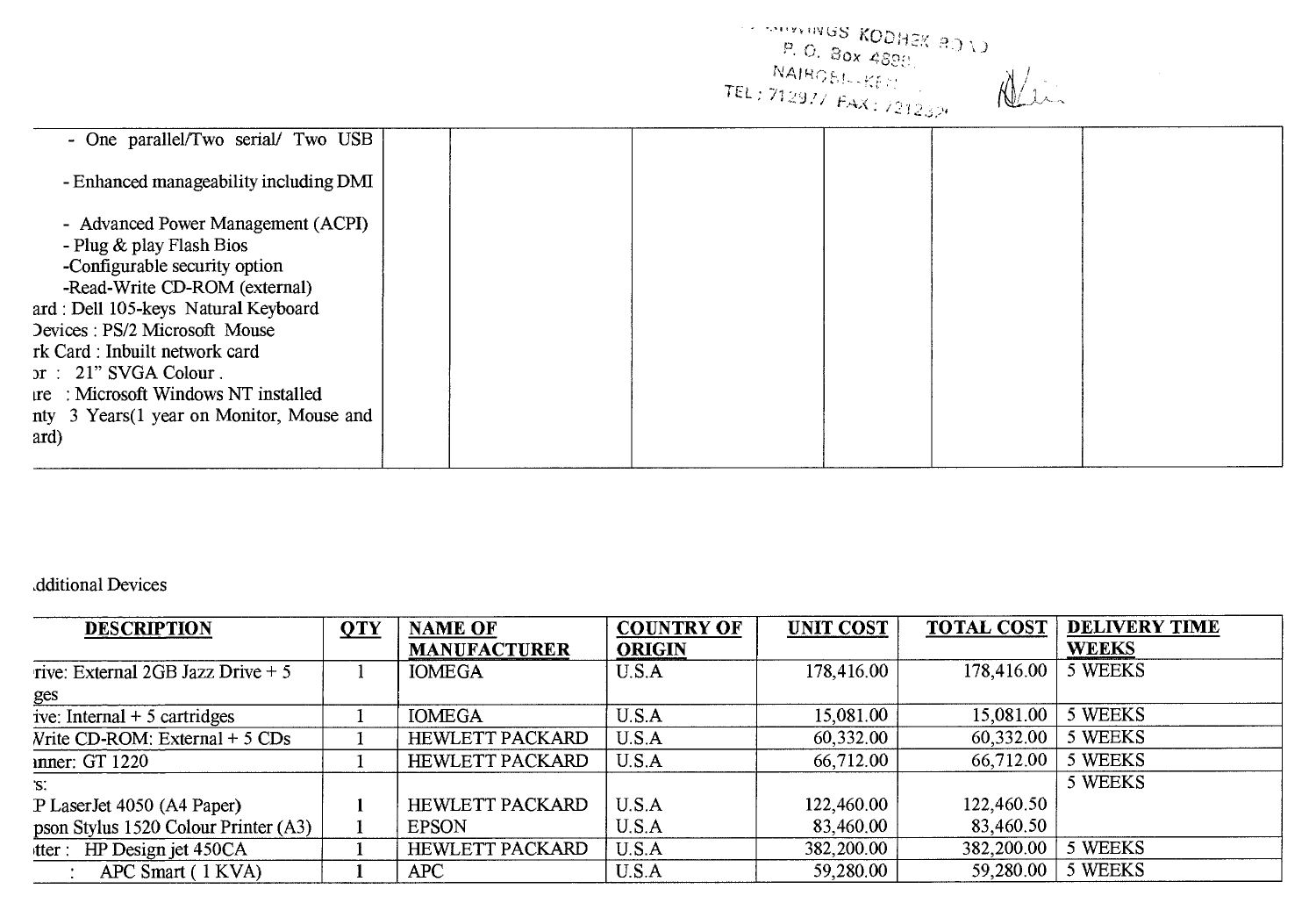OFF ARWINGS KODHEK ROAD

 $M_{\sim}$ 

P. O. Box 4899?<br>NAIROBI-KEN

 $TEL$  ; 21.2977  $FAX$  ; 72.1232

| Curtis Screen 21"<br>ilare:             |              | <b>CURTIS</b>          |               |            |            |         |
|-----------------------------------------|--------------|------------------------|---------------|------------|------------|---------|
|                                         |              |                        | U.S.A         | 3,900.00   | 3,900.00   | 5 WEEKS |
| Drive: External SCSI 3 HP 12/24         | $\mathbf{1}$ | <b>HEWLETT PACKARD</b> | U.S.A         | 108,108.00 | 108,108.00 | 5 WEEKS |
| n: 56K External Fax Modem (U.S          | $\mathbf{1}$ | <b>U.S ROBOTICS</b>    | U.S.A         | 12,480.00  | 12,480.00  | 5 WEEKS |
| cs)                                     |              |                        |               |            |            |         |
| ire: Ms Office 2000 - Premium           | 1            | <b>MICROSOFT</b>       | U.S.A         | 70,356.00  | 70,356.00  | 5 WEEKS |
| -Step by step manual                    | $\mathbf{1}$ |                        |               | 3,510.00   | 3,510.00   |         |
| WP 2000 Full Pack                       | $\mathbf{1}$ | <b>COREL</b>           | <b>CANADA</b> | 34,632.00  | 34,632.00  | 5 WEEKS |
| on Utilities + Anti-virus 2000          | -1           | <b>NORTON</b>          | U.S.A         | 6,240.00   | 6,240.00   | 5 WEEKS |
| SI32 Single User License                | $\mathbf{1}$ | <b>IDRISI</b>          | U.S.A         | 93,600.00  | 93,600.00  | 5 WEEKS |
| <b>Base for Windows</b>                 | 1            | <b>SPSS</b>            | U.S.A         | 95,628.00  | 95,628.00  | 5 WEEKS |
| Basic 6.0 Programming                   | $\mathbf{1}$ | <b>MICROSOFT</b>       | U.S.A         | 9,725.00   | 9,725.00   | 5 WEEKS |
| re for ISAC Diagrams                    |              |                        | U.S.A         | 93,600.00  | 93,600.00  | 5 WEEKS |
| $\frac{1}{2}$ raw suite $\overline{V9}$ |              | <b>COREL</b>           | <b>CANADA</b> | 63,950.00  | 63,950.00  | 5 WEEKS |
| Publishing suite: (Including:           | $\mathbf{1}$ | <b>ADOBE</b>           | U.S.A         | 116,883.00 | 116,883.00 | 5 WEEKS |
| laker; Photoshop; Illustrator;          |              |                        |               |            |            |         |
| iline; Dimensions; Acrobat)             |              |                        |               |            |            |         |
|                                         |              |                        |               |            |            | 5 WEEKS |
|                                         |              |                        |               |            |            |         |
| MIN GPS 12CX                            | 5            | <b>GARMIN</b>          | U.S.A         | 31,200.00  | 156,000.00 |         |
| ap screen                               |              |                        |               |            |            |         |
| oftware to download to computer         |              |                        |               |            |            |         |
| attery connection to car cigarette      |              |                        |               |            |            |         |
|                                         |              |                        |               |            |            |         |
| able to plug to car antennae            |              |                        |               |            |            |         |
| er:                                     |              | <b>CALCOMP</b>         | U.S.A         |            |            | 5 WEEKS |
|                                         |              |                        |               |            |            |         |
| mp Drawing Board III (36"x48")          | $\mathbf{1}$ |                        |               | 580,008.00 | 580,008.00 |         |
| 34480-H2                                |              |                        |               |            |            |         |
| <b>WITH</b>                             |              |                        |               |            |            |         |
| d 16 button illuminated high            | $\mathbf{1}$ |                        |               | 26,325.00  | 26,325.00  |         |
| cy cursor for High Accuracy Backlit     |              |                        |               |            |            |         |
|                                         |              |                        |               |            |            |         |
| ufying lens for corded 16 button high   | $\mathbf{1}$ |                        |               | 3,159.00   | 3,159.00   |         |
| ry cursor                               |              |                        |               |            |            |         |
| Lift/Power Tilt Base (220V/50Mhz)       | 1            |                        |               | 105,300.00 | 105,300.00 |         |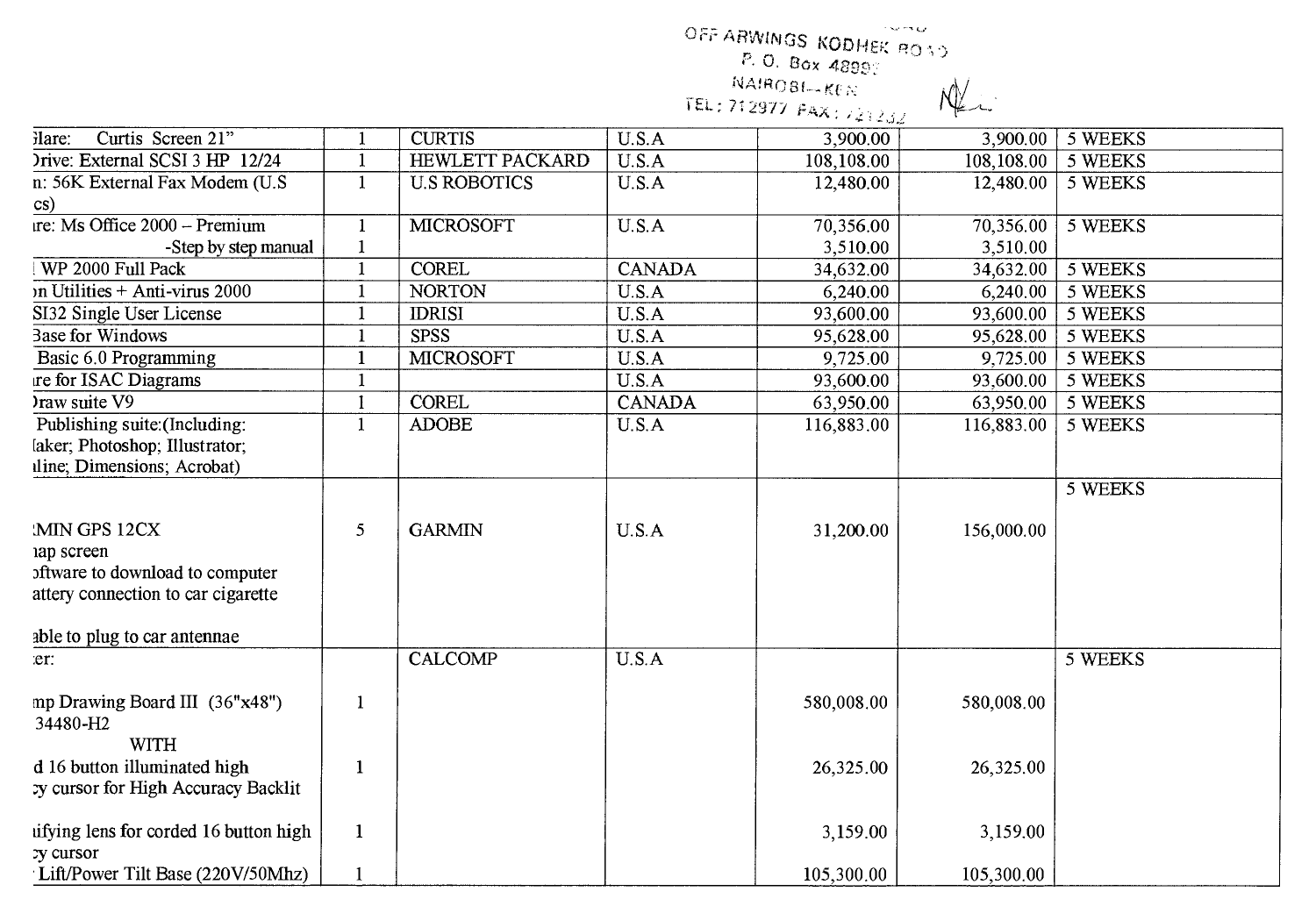# OFF ARWINGS KODHEK ROAD

P. O. Box. .48093'

NAIROBI—KENYA

Alin EL; 712977 FAX: 721232

| \ 2940IJ<br>AHA<br>Adapter<br>Adaptec<br>$\sim$ | $\sim$ 200 $\sim$ 200 $\sim$<br>$-11$<br>. | -<br>. | $+001$<br>⊿רם דר | . .<br>n<br>.bU. | weeve<br>WEENS |
|-------------------------------------------------|--------------------------------------------|--------|------------------|------------------|----------------|
|                                                 |                                            |        |                  |                  |                |

Additional Dell Computer

| <b>DESCRIPTION</b>                                                                                                                                                                                                                                                                                                                                                                                       | <b>QTY</b> | <b>NAME OF</b>      | <b>COUNTRY OF</b> | <b>UNIT</b> | <b>TOTAL</b> | <b>DELIVERY TIME</b> |
|----------------------------------------------------------------------------------------------------------------------------------------------------------------------------------------------------------------------------------------------------------------------------------------------------------------------------------------------------------------------------------------------------------|------------|---------------------|-------------------|-------------|--------------|----------------------|
|                                                                                                                                                                                                                                                                                                                                                                                                          |            | <b>MANUFACTURER</b> | <b>ORIGIN</b>     | <b>COST</b> | <b>PRICE</b> | <b>WEEKS</b>         |
| OPTIFLEX GX 110 M                                                                                                                                                                                                                                                                                                                                                                                        | 1          | <b>DELL</b>         | <b>IRELAND</b>    | 182,520.00  | 182,520.00   | 5 WEEKS              |
| sor: Pentium III 600MHz<br>512 KB Pipelined burst L2 Cache<br>ry: 256MB Dynamic Ram<br>Disk: 18GB EIDE                                                                                                                                                                                                                                                                                                   |            |                     |                   |             |              |                      |
| s: Mini Tower with                                                                                                                                                                                                                                                                                                                                                                                       |            |                     |                   |             |              |                      |
| - Integrated 3.5" 1.44 Mb floppy drive<br>- 5 expansion slots (PCI/ISA)<br>integrated AGP with 4MB SGRAM<br>$\text{1S}$ : - 48x CD-ROM with full multi media + 5<br>- ATI Multi - Media Channel port (AMC)<br>- One parallel/Two serial/ Two USB ports<br>- Enhanced manageability including DMI 2.0<br>- Advanced Power Management (ACPI)<br>- Plug & play Flash Bios<br>- Configurable security option |            |                     |                   |             |              |                      |
| ard: Dell 105-keys Natural Keyboard                                                                                                                                                                                                                                                                                                                                                                      |            |                     |                   |             |              |                      |
| Devices: PS/2 Microsoft Mouse                                                                                                                                                                                                                                                                                                                                                                            |            |                     |                   |             |              |                      |
| rk Card: Inbuilt network card<br>n: Internal 56k Modem                                                                                                                                                                                                                                                                                                                                                   |            |                     |                   |             |              |                      |
| r: 21" SVGA Colour.                                                                                                                                                                                                                                                                                                                                                                                      |            |                     |                   |             |              |                      |
| re: Microsoft Windows 98 installed                                                                                                                                                                                                                                                                                                                                                                       |            |                     |                   |             |              |                      |
| ity: 3 Years (1 year on Monitor, Mouse and<br>urd)                                                                                                                                                                                                                                                                                                                                                       |            |                     |                   |             |              |                      |
| Anti-Glare Screen                                                                                                                                                                                                                                                                                                                                                                                        |            | <b>CURTIS</b>       | U.S.A             | 3,900.00    | 3,900.00     | 5 WEEKS              |
| mart UPS 750VA                                                                                                                                                                                                                                                                                                                                                                                           |            | <b>APC</b>          | U.S.A             | 27,144.00   | 27,144.00    | 5 WEEKS              |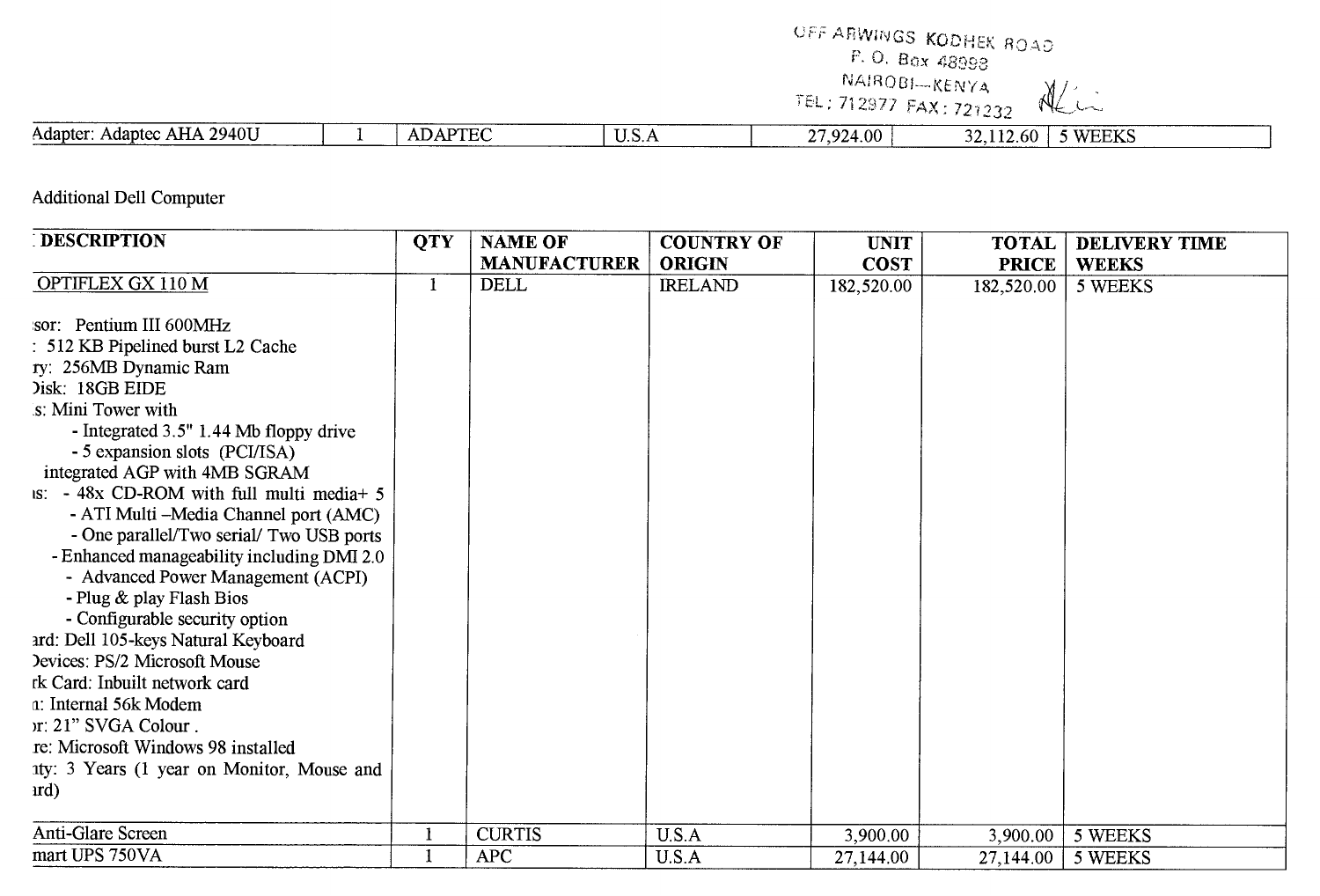FOUR FRAME ROAD

OFF ARWINGS KODHEK BOND

P. O. Box 4895.

1,141R03;—KF.:-.

 $M$ 

TEL: 712977 FAX; 20206

| rive: External 2GB Jazz Drive +<br>5 cartridges | <b>IOMEGA</b>  | 11 C<br>U.D.A | ,416.00<br>178.4 | 178,416.00 | 5 WEEKS      |
|-------------------------------------------------|----------------|---------------|------------------|------------|--------------|
| ive: Internal<br>cartridges                     | <b>IOMEGA</b>  | TT C<br>U.D.A | 15.081.00        | 15,081.00  | <b>WEEKS</b> |
| Adaptec AHA 2940U<br>Adapter                    | <b>ADAPTEC</b> | TT C<br>U.S.A | 27,924.00        | 2.60       | WEEKS        |

Laptop Computer

| <b>DESCRIPTION</b>                       | <b>QTY</b> | <b>NAME OF</b>      | <b>COUNTRY OF</b> | <b>UNIT</b> | <b>TOTAL COST</b> | <b>DELIVERY TIME</b> |
|------------------------------------------|------------|---------------------|-------------------|-------------|-------------------|----------------------|
|                                          |            | <b>MANUFACTURER</b> | <b>ORIGIN</b>     | <b>COST</b> |                   | <b>WEEKS</b>         |
| sor: Pentium III 500MHz                  |            | <b>TOSHIBA</b>      | U.S.A             | 273,000.00  | 273,000.00        | 5 WEEKS              |
| 128MB or higher                          |            |                     |                   |             |                   |                      |
| ry: 256MB Dynamic RAM                    |            |                     |                   |             |                   |                      |
| $list: 6GB$                              |            |                     |                   |             |                   |                      |
| a: 56K Integrated                        |            |                     |                   |             |                   |                      |
| $: 12.1$ TFT                             |            |                     |                   |             |                   |                      |
| ultimedia $(+5CDs)$                      |            |                     |                   |             |                   |                      |
| warranty                                 |            |                     |                   |             |                   |                      |
| re: Ms Office 2000 – Premium             |            | <b>MICROSOFT</b>    | U.S.A             | 70,356.00   | 80,886.00         | 5 WEEKS              |
| - Step by step manual                    |            |                     |                   | 3,510.00    | 4,036.50          |                      |
| WP 2000 Full Pack                        |            | <b>COREL</b>        | <b>CANADA</b>     | 34,632.00   | 39,826.80         | 5 WEEKS              |
| $\eta$ Utilities + Anti-virus 2000       |            | <b>NORTON</b>       | U.S.A             | 6,240.00    | 7,176.00          | 5 WEEKS              |
| SI32 Single User License                 |            | <b>IDRISI</b>       | U.S.A             | 93,600.00   | 107,640.00        | 5 WEEKS              |
| <b>Base for Windows</b>                  |            | <b>SPSS</b>         |                   | 95,628.00   | 109,972.20        | 5 WEEKS              |
| Basic 6.0 Programming                    |            | <b>MICROSOFT</b>    | U.S.A             | 9,725.00    | 9,725.00          | 5 WEEKS              |
| re for ISAC Diagrams                     |            | <b>ISAC</b>         | U.S.A             | 93,600.00   | 93,600.00         | 5 WEEKS              |
| raw suite V9 or higher                   |            | <b>COREL</b>        | <b>CANADA</b>     | 63,950.00   | 63,950.00         | 5 WEEKS              |
| Publishing suite:                        |            | <b>ADOBE</b>        | U.S.A             | 116,883.00  | 116,883.00        | 5 WEEKS              |
| ling: PageMaker; Photoshop; Illustrator; |            |                     |                   |             |                   |                      |
| line; Dimensions; Acrobat)               |            |                     |                   |             |                   |                      |

#### **IMERCIAL TERMS:**

- 50% down payment with a non-revocable LPO
- 50% on delivery
- Delivery time 5 weeks
- Warranty period **1** year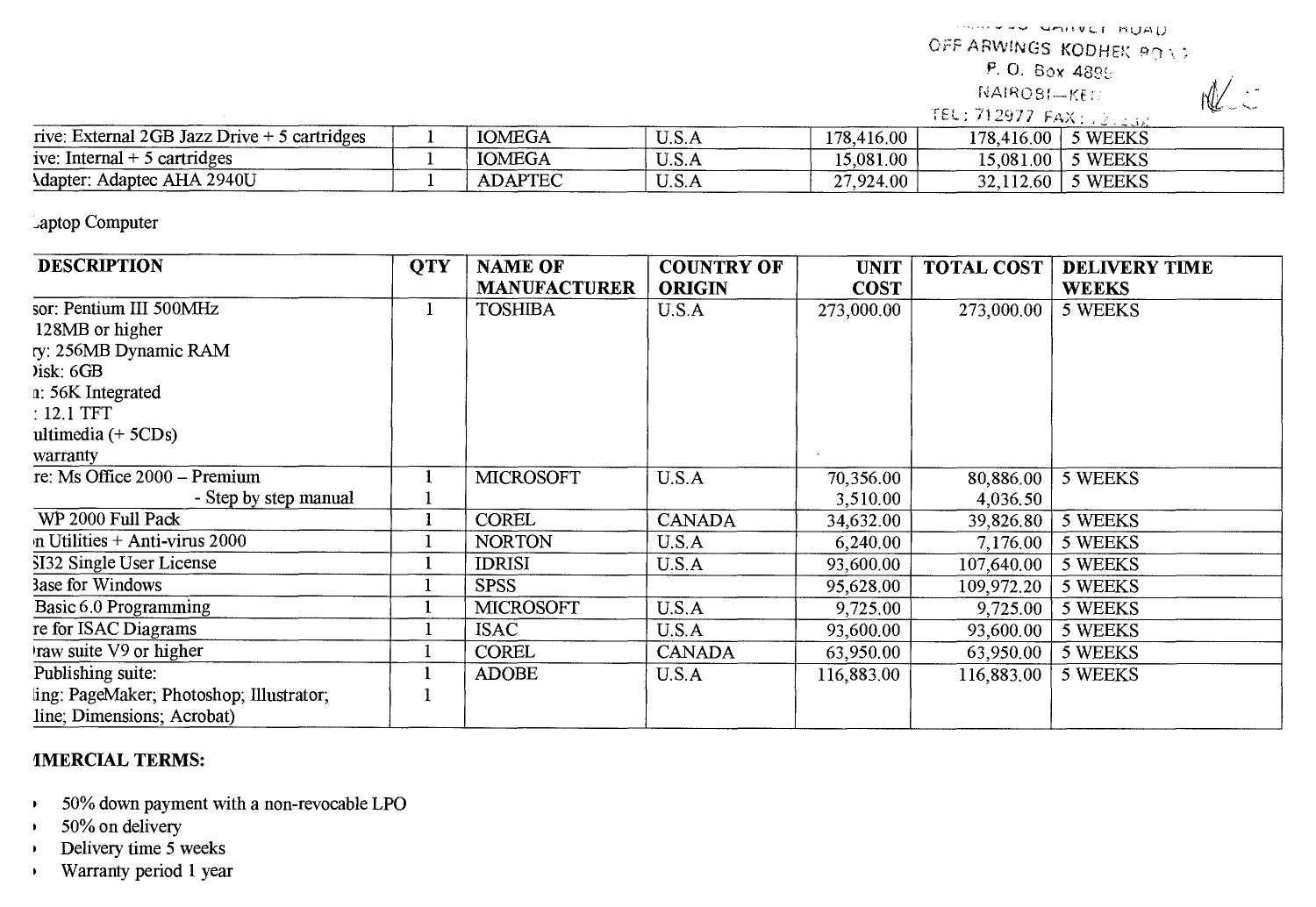

#### **Recommended Accessories & Services**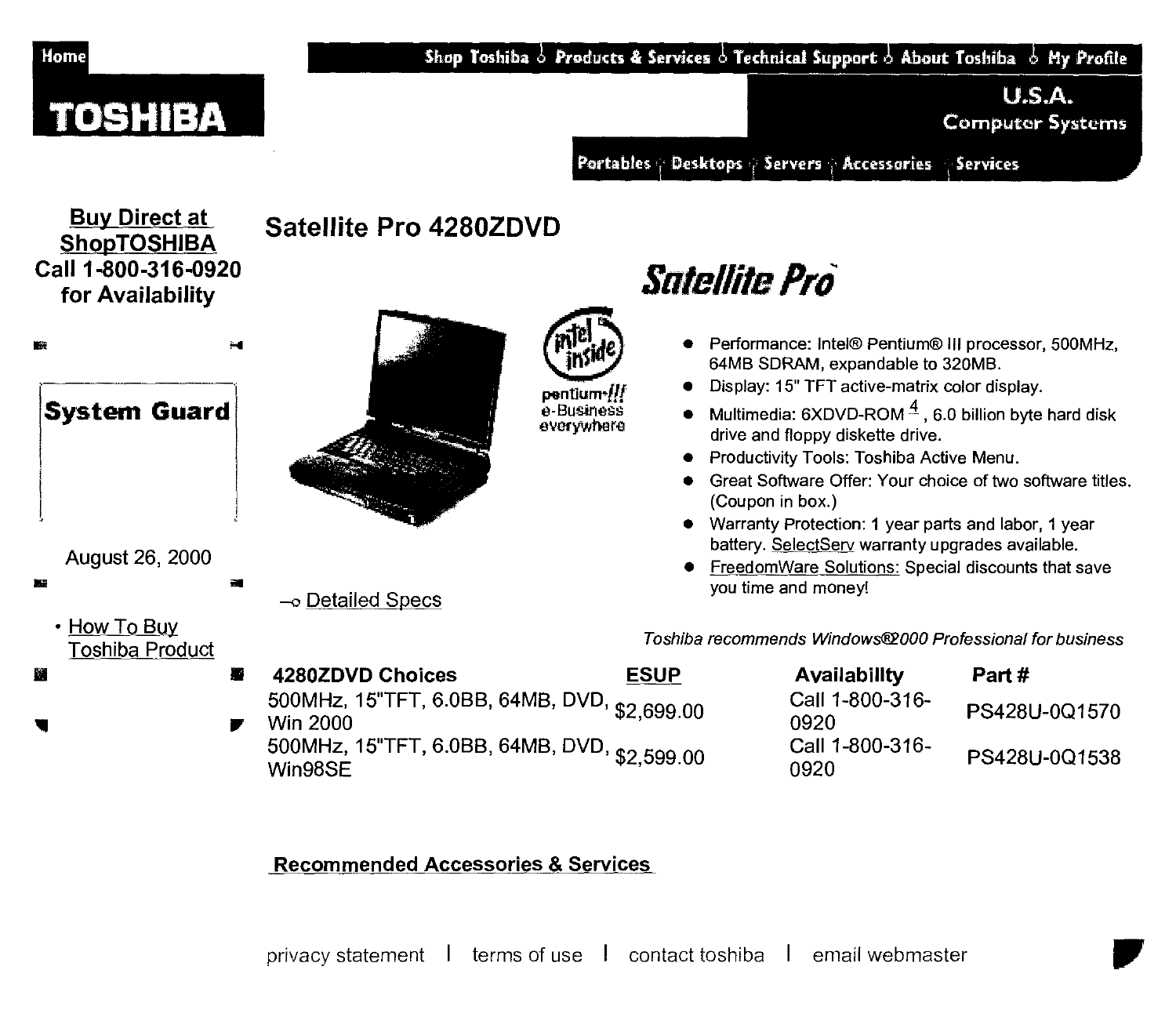

**PRODUCT TOUR** 

Bock to Home & Home **Office** 

# **DIMENSION"** L

Dell's affordable desktop solution



- **'Intel®Pentium° III processors up to 733MHz or Celeron TM processors up to 566MHz**
- <sup>●</sup> Delinet<sup>™</sup> Internet Access<sup>3</sup> **(optional) for Web surfing, emailing, and creating your own Web pages**
- **\*Dell's award-winning service and support with 3-year product limited warranty**

From \$899 As low as \$25 a month! (48-month Purchase Plan)2



**0 Recommended Systems 0 Customize & Price QUICK 0 Specifications** 



1 For a complete copy of our Guarantees or Limited Warranties, please write Dell USA L.P., Attn: Warranties, One Dell Way, Round Rock, TX 78682.

**2** MONTHLY PAYMENT BASED ON 13.99% APR FOR QUALIFIED CUSTOMERS. Offer varies by creditworthiness of customer as determined by Lender. Taxes and shipping charges extra and vary. From Dell Financial Services L.P. or American Investment Bank, N.A. to U.S. state residents (including D.C.) with approved credit. Availability may be limited in some states.

3lncludes 150 hours access/month; additional \$1.50 charge for each hour over 150. Remote subscribers subject to surcharge of \$4.95 per hour of service. Additional \$1.00/hour surcharge for Dellnet service in HI, and AK. Excludes applicable taxes and telephone access fees/charges. Telephone access charges may apply. Contact your local telephone company for defaults.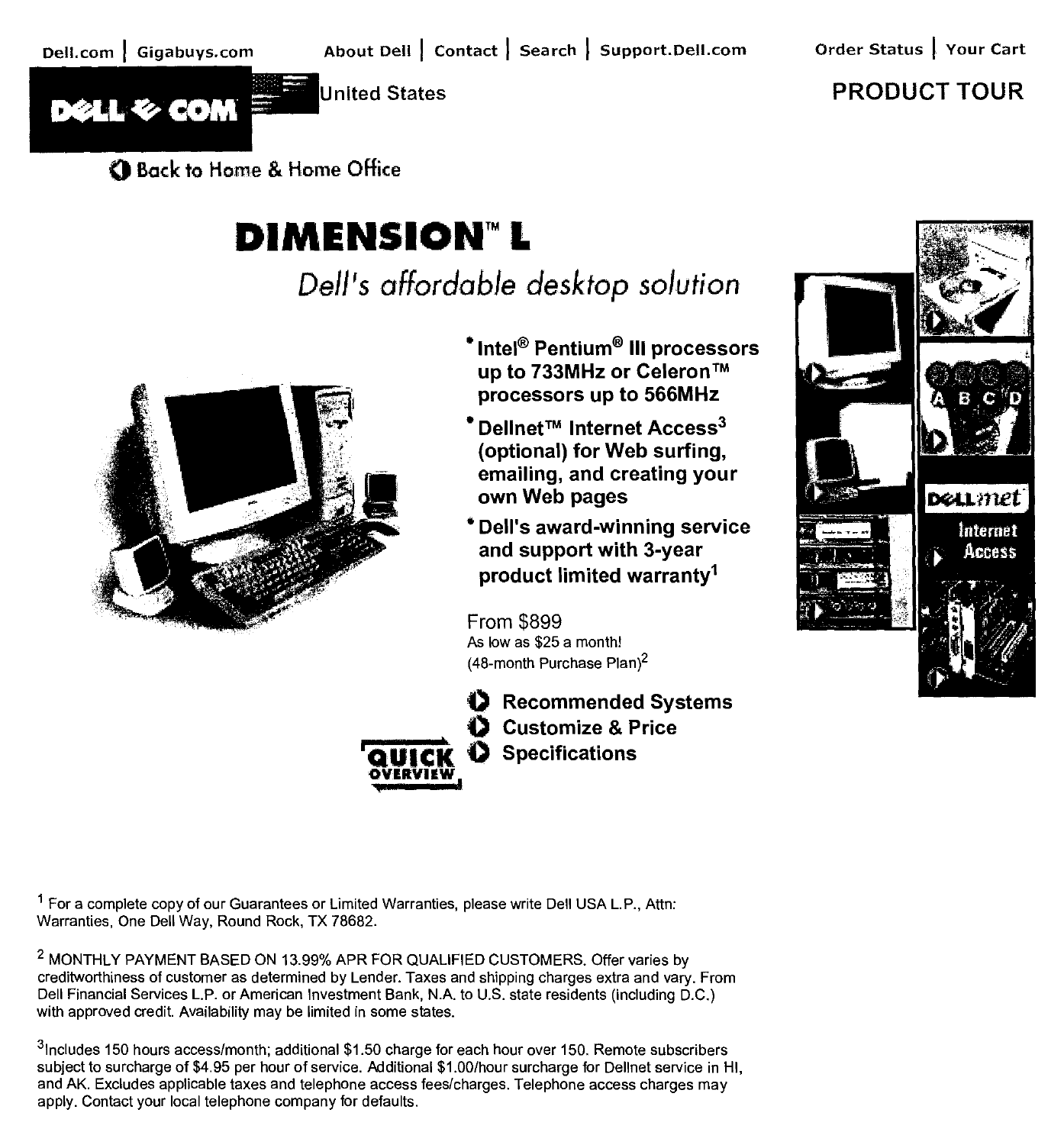| <b>HP.com Home</b> |  |  |  |
|--------------------|--|--|--|
|                    |  |  |  |

Buy HP



**SEARCH** 

**ASSISTANCE** 

**Printing & Digital Imaging HOME** 

**Product Information** 

**Overview & Features Specifications &** Warranty Which to Buy Supplies & **Accessories** 

**Technical Support** 

**Where to Buy** 

**Registration&Profiling** 

**Sign Up: Drivers & Updates** 

**BUS inessCustomer Center** 

**Home & Home Office** 

**DesignJet Home** 

**DesignJet Online** 

Printing & Digital Imaging The Contract United States

**HP DesignJet 400 Series** 

Overview & Features

Last updated: June 13, 2000

**HP Products** 



### **Product Overview**

Affordable large-format printing for individuals and small businesses

#### **• Effortless Quality Printing**

The HP DesignJet 400 Series printers deliver true 300-dpi color and addressable 600-dpi black resolution. It can print an A1/D full color image in "Best" mode on HP Coated Paper in less than 18 minutes, and a color line drawing in "Normal" mode in 4 minutes.

### **For the HP DesignJet 488CA:**

#### **• Professional Color Management**

The combination of the HP DesignJet 488CA printer's software RIP, with Apple® ColorSync® and Adobe® PostScript® 3TM means reliable and consistent offset-quality color output every time.

### **Features**

- Ideal **for line** drawings, presentations, signs, and comps, providing maximum **flexibility for all kinds of jobs**
- **Superior line quality and** near-photo-quality images with 600-dpiaddressable black and 300-dpi color resolution
- Fast enough to give you quick turnaround and to accommodate deadline workloads; prints 2-by-3-foot (61 cm x 91 cm) check plots in under 2 minutes, final-quality line drawings in about 4 minutes, and images in about 18 minutes
- Flexible enough to fit into any office with tabletop design and optional legs kit
- Convenient and easy to use with features such as optional roll feed with integrated automatic cutter, easy single-sheet loading, and simple front panel
- Accepts a wide variety of media to handle check plots, final output, mrecontatione overlave and archiving

**Downloads & Drivers** 

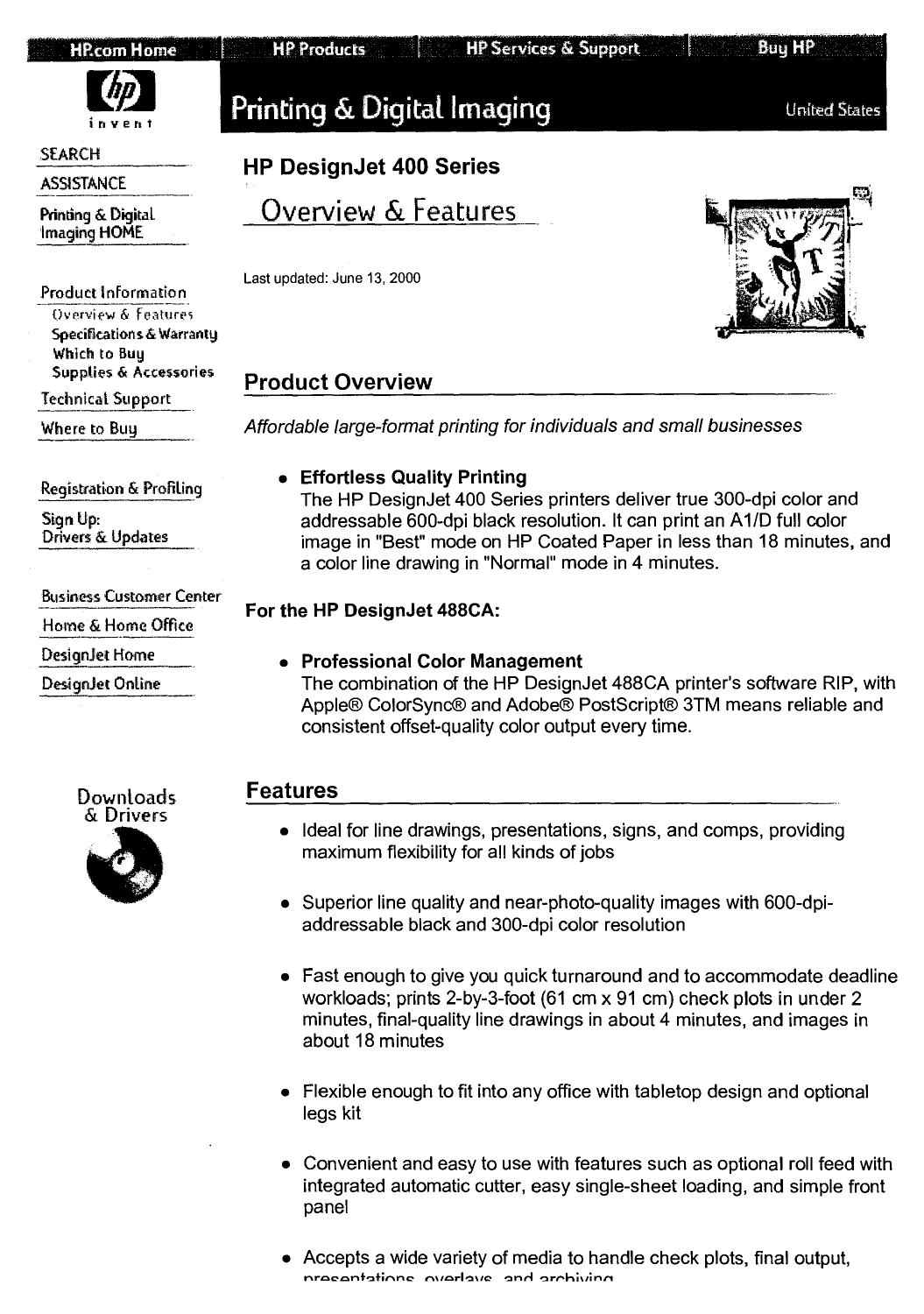- Custom HP-developed AutoCAD<sup>TM</sup> and Microsoft® Windows® drivers take full advantage of printer features
- Supports Adobe® PostScript®  $3^{TM}$  via software RIP for Apple Macintosh and Windows 95/98/NT 4.0 (PostScript Level 2TM via software RIP for Windows NT 4.0) [HP DesignJet 488CA only]
- HP ZoomSmart scaling technology for easy large-format printing from any Windows application
- Genuine HP CAD languages the industry standards for compatibility with virtually all major applications
- Standard interfaces: IEEE-1284 compatible, RS-232-C. Optional HP JetDirect EX Plus3 external network interface HP DesignJet 488CA only: HP JetDirect EX Plus external network interface (Ethernet)
- Traditional HP quality and reliability for consistent, dependable performance - backed by a one-year warranty with free onsite service; optional SupportPacks extend warranty for up to five years, with a choice of response options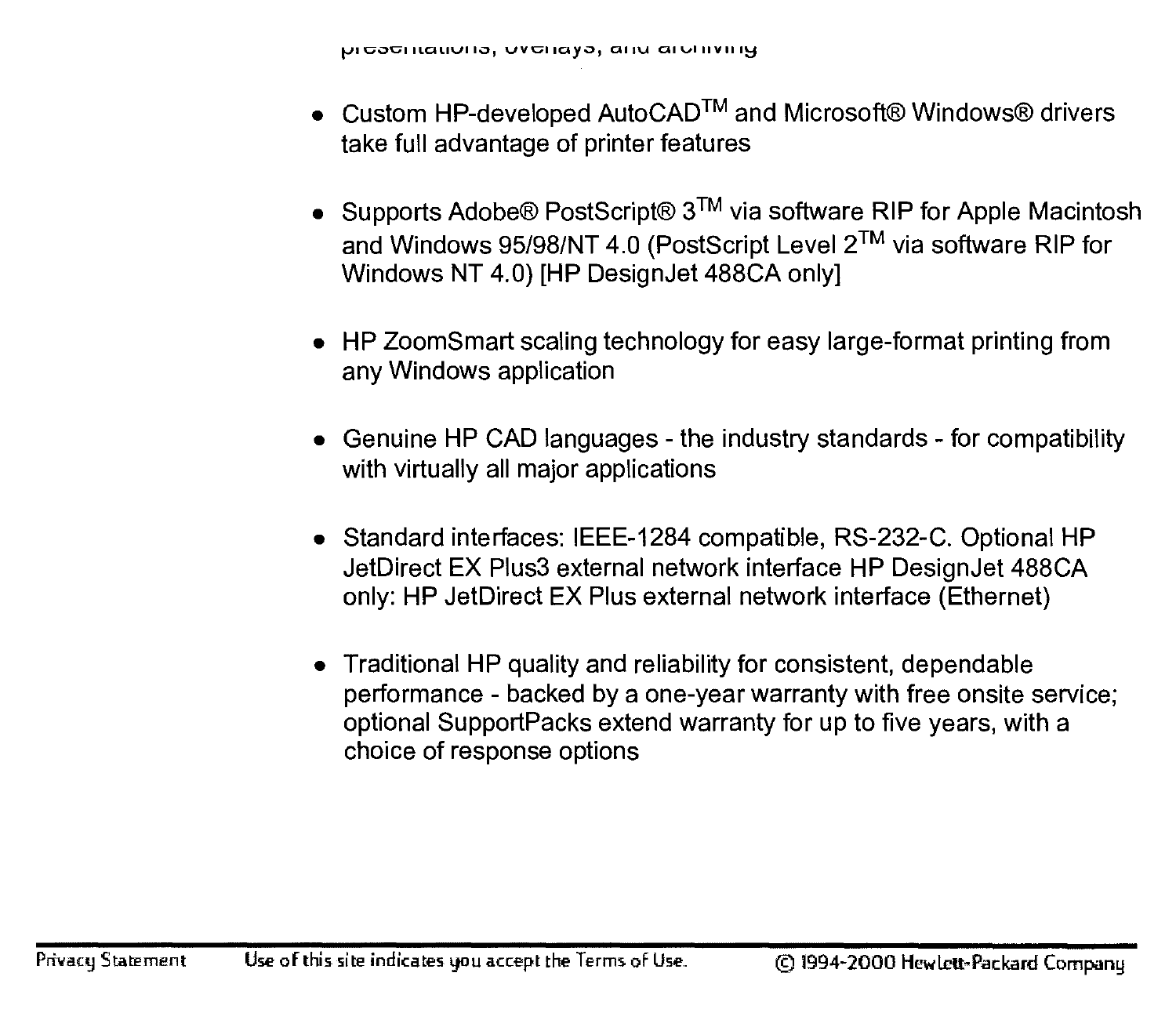**GARMIN** | Home | About GARMIN | About GPS | Site Index | Online Store |<br>**GARMIN** - What's New & Products | How to Buy | Support & Contact Us

Home > Products > Outdoor > GPS 12CX

(GARMIN Site

# *GPS 72CX*

ு⊚



Senrch



Based on the popular GPS 12XL, the GPS 12CX offers more than just a pretty picture. The LCD screen on GARMIN's new GPS 12CX takes handheld navigation to another level. Characters, icons, numbers, and letters are crisply rendered in any of three bright colors: red, green, and blue. These colors don't wash out in bright sunlight and are perfect for sorting out map pages cluttered with waypoints and tangled track logs.

The 12CX's powerful 12 parallel channel receiver gives you continuous position updates whether you're cruising the placid surface of a lake or bushwhacking in the outback. It even boasts vastly improved battery life up to 50 percent over the respectable 24 hours of its predecessor—in case your adventures take you farther afield than you planned.

GARMIN handhelds are renowned for their ease of use, and the GPS 12CX is no different. The new keypad layout includes separate "Zoom In" and "Zoom Out" keys for simple manipulation of the moving map page, and the enhanced graphic interface organizes 1000 waypoints into an easily accessible tab-file system. This unit also comes with a full complement of advanced software features such as a point database of cities, TracBack™ navigation, and graphic steering guidance.

GARMIN's new GPS 12CX—handheld navigation of a different color.

#### **Unit includes:**

- GPS 12CX receiver with built-in antenna
- 4 AA alkaline batteries
- Wrist strap
- Carrying case
- Owner's manual
- Quick reference guide

# *0 Product Comparison*

Copyright © 2000 GARMIN Corporation All rights reserved. TOP Privacy Statement

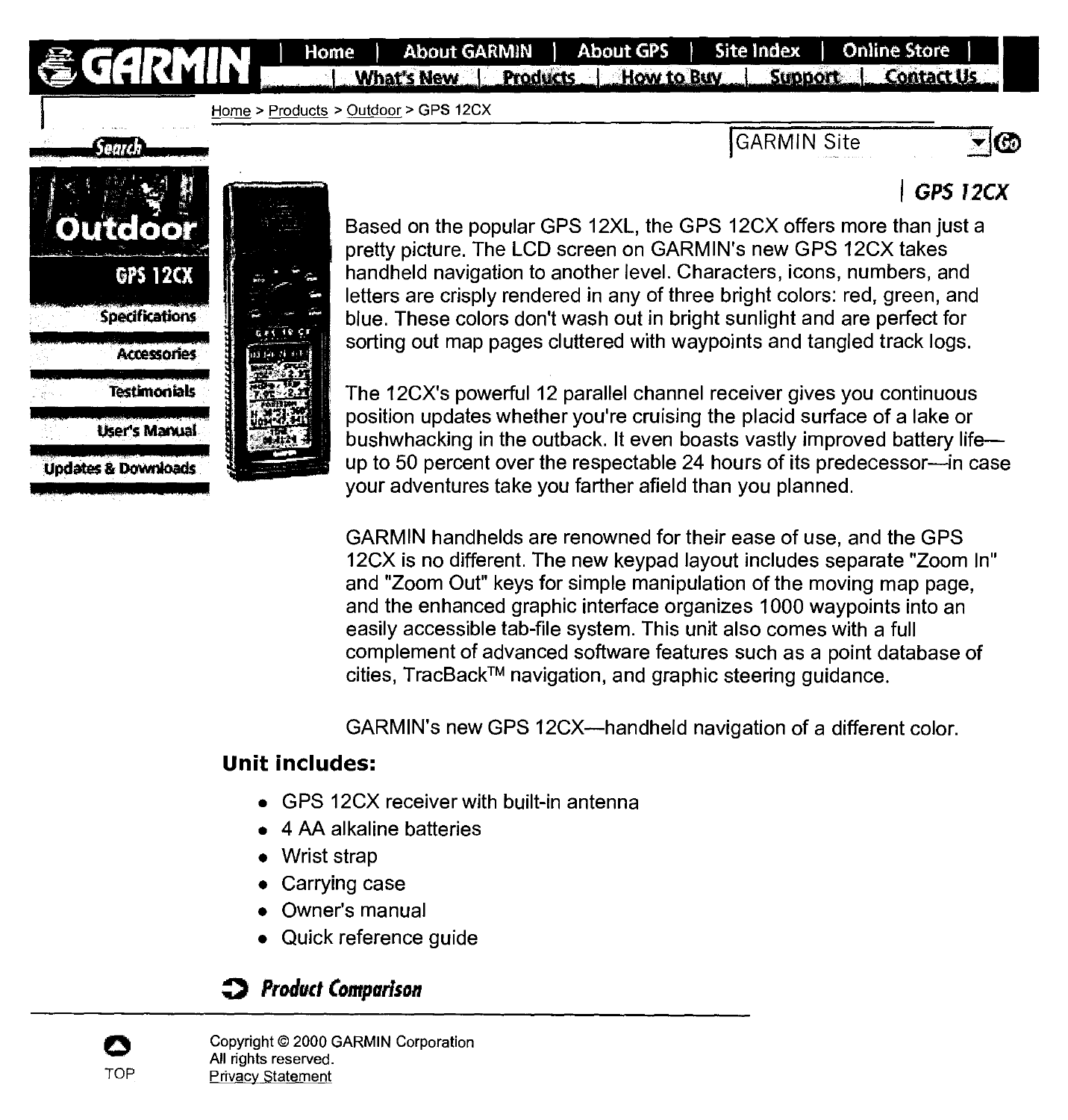

**LARGE-FORMAT DIGITIZERS** 

Drawing Board Ill large-format digitizers offer exceptional performance for CAD, GIS, engineering, and



textile and apparel applications. Featuring th industry's highest resolution-10,160 lines pi inch—a range of sizes and your choice of corded  $\epsilon$ cordless transducers, the Drawing Board III series the design professional's choice.

DrawingBoard III tablets utilize CalComp Advanced Function Technology to set the wor standard for performance. Multiple accural versions are offered to match your requirement The tablet design offers a flush top surface th ensures the least interference with drawings ar



pointing devices. An int grated mounting chann allows accessories such a pencil tray to be eas and quickly mounte

Internally, the DrawingBoard III utilizes advance silver ink technology and a state-

of-the-art positioning grid to ensure reliability, performance and quality.



DrawingBoard III tablets are

also available in backlit models for mapping, G and textile applications that may require a light surface for detailed input. Variable light intensity also offered for greater control of light output at t surface of the tablet.

**USB Adapter Now** Available!

H<del>SR</del>eb

### **iATURES**

#### *fstry's highest resolution and accuracy*

- Resolution up to 10,160 lines per inch
- Accuracy up to ±.002 inches

#### *ice of pointing devices*

- Cordless or corded 16-button cursor
- Cordless or corded 4-button cursor
- Cordless or corded click tip pen with two side buttons
- Cordless pressure pen with two side buttons
- Illuminated cursor with high-accuracy tablets

#### *venience features*

- Opaque or optional backlit surface
- Clearly-defined active surface with perimeter menu
- v *installation*
- Plug-and-play design
- Easy-to-install software

#### *tware drivers*

- Wide range of compatibility
- Programmable macros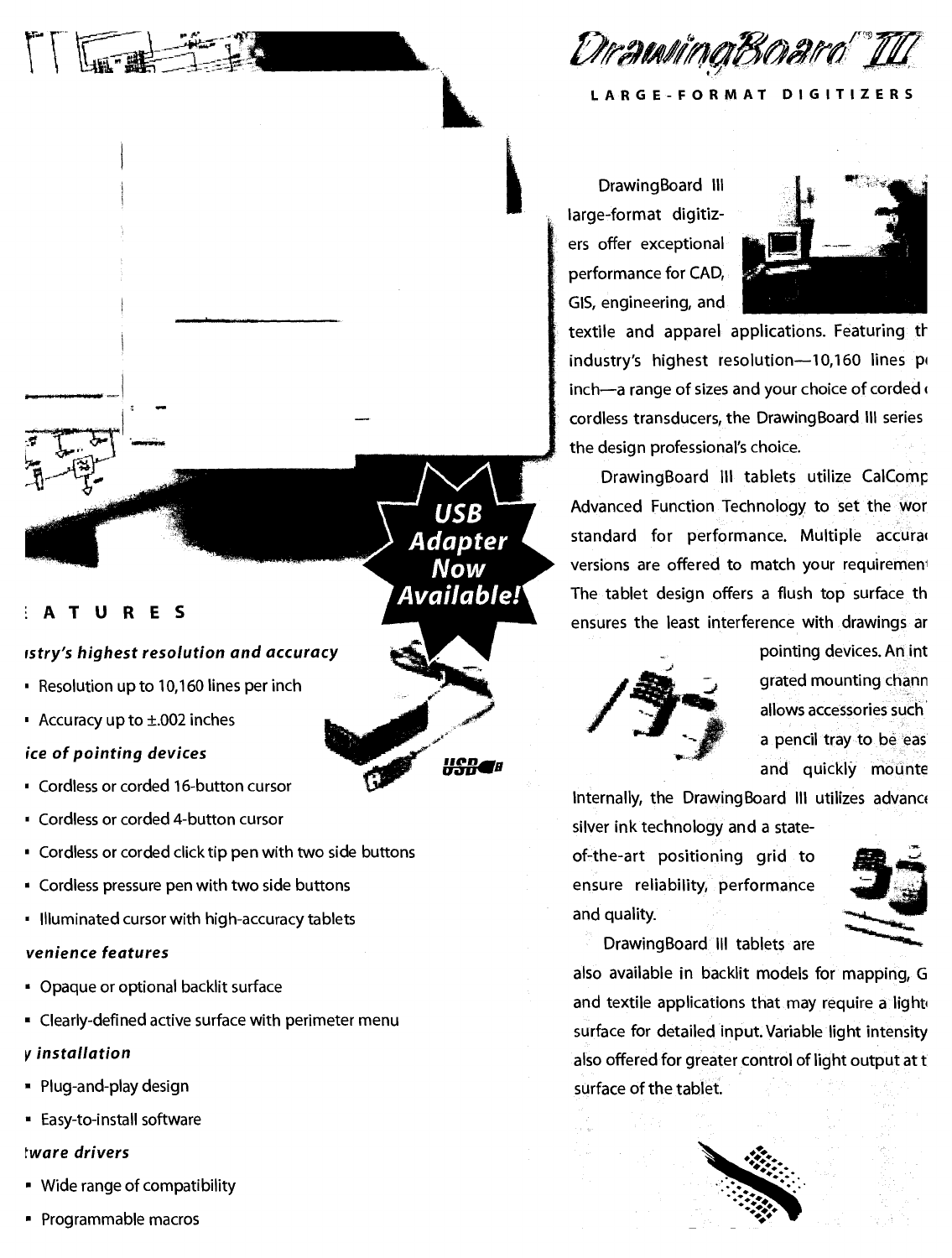

#### **LARGE-FORMAT DIGITIZERS**

| m Support                                                               | PC                                                                  |                 |                 |                  |                |  |
|-------------------------------------------------------------------------|---------------------------------------------------------------------|-----------------|-----------------|------------------|----------------|--|
| re Drivers                                                              | Microsoft mouse emulation                                           |                 |                 |                  |                |  |
|                                                                         | Microsoft Windows 3.x (WinTab compliant)                            |                 |                 |                  |                |  |
|                                                                         | Microsoft Windows 95 (WinTab compliant)                             |                 |                 |                  |                |  |
|                                                                         | Microsoft Windows 98 (WinTab compliant)                             |                 |                 |                  |                |  |
|                                                                         | Microsoft NT (WinTab compliant)                                     |                 |                 |                  |                |  |
|                                                                         | Autodesk Device Interface (ADI)                                     |                 |                 |                  |                |  |
| are Interface                                                           | RS-232 serial standard, Universal Serial Bus (USB) adapter optional |                 |                 |                  |                |  |
| tion                                                                    | Up to 10,160 lines per inch/400 lines per mm                        |                 |                 |                  |                |  |
| iity                                                                    | ≤0.5 in/12.7 mm                                                     |                 |                 |                  |                |  |
| late                                                                    | Up to 19,200                                                        |                 |                 |                  |                |  |
| ate                                                                     | Up to 200 coordinate pairs per second                               |                 |                 |                  |                |  |
| ગવ્ય                                                                    | Electromagnetic                                                     |                 |                 |                  |                |  |
| t Formats                                                               | 34 industry-standard formats                                        |                 |                 |                  |                |  |
| ting Modes                                                              | Prompt, point, run, line, track, increment, mouse, delta, and       |                 |                 |                  |                |  |
|                                                                         | grid update                                                         |                 |                 |                  |                |  |
| <b>Supply</b>                                                           | 100/110 volt or 220/240 volt wall mount power supply plugged        |                 |                 |                  |                |  |
|                                                                         | into serial cable                                                   |                 |                 |                  |                |  |
| <b>Requirements</b>                                                     | 12 to 17 volts, DC, 200 mA current draw                             |                 |                 |                  |                |  |
| cation                                                                  | UL 1950, EN60950, FCC-B, DOC-B, VCCI Class II, EN50082-1, EN55022   |                 |                 |                  |                |  |
| ting Temperature                                                        | 50 to 104°F/10 to 40°C                                              |                 |                 |                  |                |  |
| e Temperature                                                           | -40 to +158°F/-40 to +70°C                                          |                 |                 |                  |                |  |
| lity Range                                                              | 0 to 95%, noncondensing                                             |                 |                 |                  |                |  |
| ting Altitude                                                           | Up to 15,000 ft/4,600 m                                             |                 |                 |                  |                |  |
| <sub>i</sub> e Altitude                                                 | Up to 50,000 ft/15,200 m                                            |                 |                 |                  |                |  |
| nty                                                                     | One-year warranty; extended warranty available USA only             |                 |                 |                  |                |  |
| <b>Options and Physical Dimensions</b>                                  |                                                                     |                 |                 |                  |                |  |
| <b>Active Area</b>                                                      | Accuracy                                                            | Width           | Depth           | Height           | Weight         |  |
| 24 x 36 in/610 x 914 mm                                                 | ±0.010 in/0.25 mm                                                   | 47 in/194 mm    | 38.3 in/973 mm  | 0.8 in/20.3 mm   | 31 lb/14.1 kg  |  |
| 24 x 36 in/610 x 914 mm                                                 | ±0.005 in/0.13 mm                                                   | 47 in/194 mm    | 38.3 in/973 mm  | 0.8 in/20.3 mm   | 31 lb/14.1 kg  |  |
| 24 x 36 in/610 x 914 mm                                                 | ±0.002 in/0.05 mm                                                   | 47 in/194 mm    | 38.3 in/973 mm  | 0.8 in/20.3 mm   | 31 lb/14.1 kg  |  |
| 24 x 36 in/610 x 914 mm                                                 | ±0.002 in/0.05 mm                                                   | 48.4 in/1224 mm | 36.4 in/924 mm  | 6 in/153 mm      | 95 lb/43.2 kg  |  |
| 24 x 36 in/610 x 914 mm<br>đ.                                           | ±0.002 in/0.05 mm                                                   | 48.4 in/1224 mm | 36.4 in/924 mm  | 6 in/153 mm      | 95 lb/43.2 kg  |  |
| 36 x 48 in/914 x 1219 mm                                                | $\pm 0.010$ in/0.25 mm                                              | 59 in/1499 mm   | 50.3 in/1278 mm | 0.8 in/20.3 mm   | 52 lb/23.6 kg  |  |
| 36 x 48 in/914 x 1219 mm                                                | ±0.005 in/0.13 mm                                                   | 59 in/1499 mm   | 50.3 in/1278 mm | 0.8 in/20.3 mm   | 52 lb/23.6 kg  |  |
| 36 x 48 in/914 x 1219 mm                                                | ±0.002 in/0.05 mm                                                   | 59 in/1499 mm   | 50.3 in/1278 mm | 0.8 in/20.3 mm   | 52 lb/23.6 kg  |  |
| 36 x 48 in/914 x 1219 mm                                                | ±0.002 in/0.05 mm                                                   | 59 in/1499 mm   | 46.6 in/1184 mm | 6 in/153 mm      | 155 lb/70.5 kg |  |
| 36 x 48 in/914 x 1219 mm<br>.t                                          | ±0.002 in/0.05 mm                                                   | 59 in/1499 mm   | 46.6 in/1184 mm | 6 in/153 mm      | 155 lb/70.5 kg |  |
| 44 x 60 in/1118 x 1524 mm                                               | $±0.010$ in/0.25 mm                                                 | 71 in/1803 mm   | 58.3 in/1481 mm | 0.8 in/20.3 mm   | 69 lb/31.3 kg  |  |
| 44 x 60 in/1118 x 1524 mm                                               | $\pm 0.005$ in/0.13 mm                                              | 71 in/1803 mm   | 58.3 in/1481 mm | $0.8$ in/20.3 mm | 69 lb/31.3 kg  |  |
| 44 x 60 in/1118 x 1524 mm                                               | ±0.002 in/0.05 mm                                                   | 71 in/1803 mm   | 58.3 in/1481 mm | 0.8 in/20.3 mm   | 69 lb/31.3 kg  |  |
| ÷<br>44 x 60 in/1118 x 1524 mm                                          | ±0.002 in/0.05 mm                                                   | 71 in/1803 mm   | 54.4 in/1381 mm | 6 in/153 mm      | 233 lb/106 kg  |  |
| 44 x 60 in/1118 x 1524 mm<br>П.                                         | ±0.002 in/0.05 mm                                                   | 71 in/1803 mm   | 54.4 in/1381 mm | 6 in/153 mm      | 233 lb/106 kg  |  |
| blet Options +Variable Intensity 8acklit Tablet Options (110 volt only) |                                                                     |                 |                 |                  |                |  |

**)uted by:** 

#### **Included With Your Purchase**

- DrawingBoard III tablet
- Corded or cordless transducer
- CD ROM with TabletWorks softwal drivers and user's manual
- Power supply
- All necessary cables

#### **Transducer Options**

- 16-button cursor, corded or cordle
- 4-button cursor, corded or cordles
- Click tip pen, corded or cordless
- Pressure tip pen, cordless
- 16-button illuminated cursor for high-accuracy tablets, corded
- Lite Touch pen

#### **Other Options**

- USB adapter
- Manual lift/Manual tilt pedestal
- Power lift/Manual tilt pedestal
- Power lift/Power tilt pedestal (required for all backlit and 44 x 60 in tablets)
- Backlit tablet
- Variable intensity backlit tablet
- Magnifier lens for high-accuracy cursor



#### **GTCO CalComp Inc.**

14555 N.82nd Street • Scottsdale, AZ 8521 **Voice** 480.443.2480 ■ **Fax** 480.948.5508 **Toll Free USA, Canada** 800.458.5888 **Europe** +43 (1) 7007 36450 **E-mail** calcomp.sales@gtcocalcomp.com

#### **www.gtcocalcomp.com**

Continuing research and development may result in specification or appearance changes at any time.

Drawing Board is a registered trademark and TabletWorl is a trademark of GTCO CalComp Inc. All other product names are trademarks or registered trademarks of their respective owners.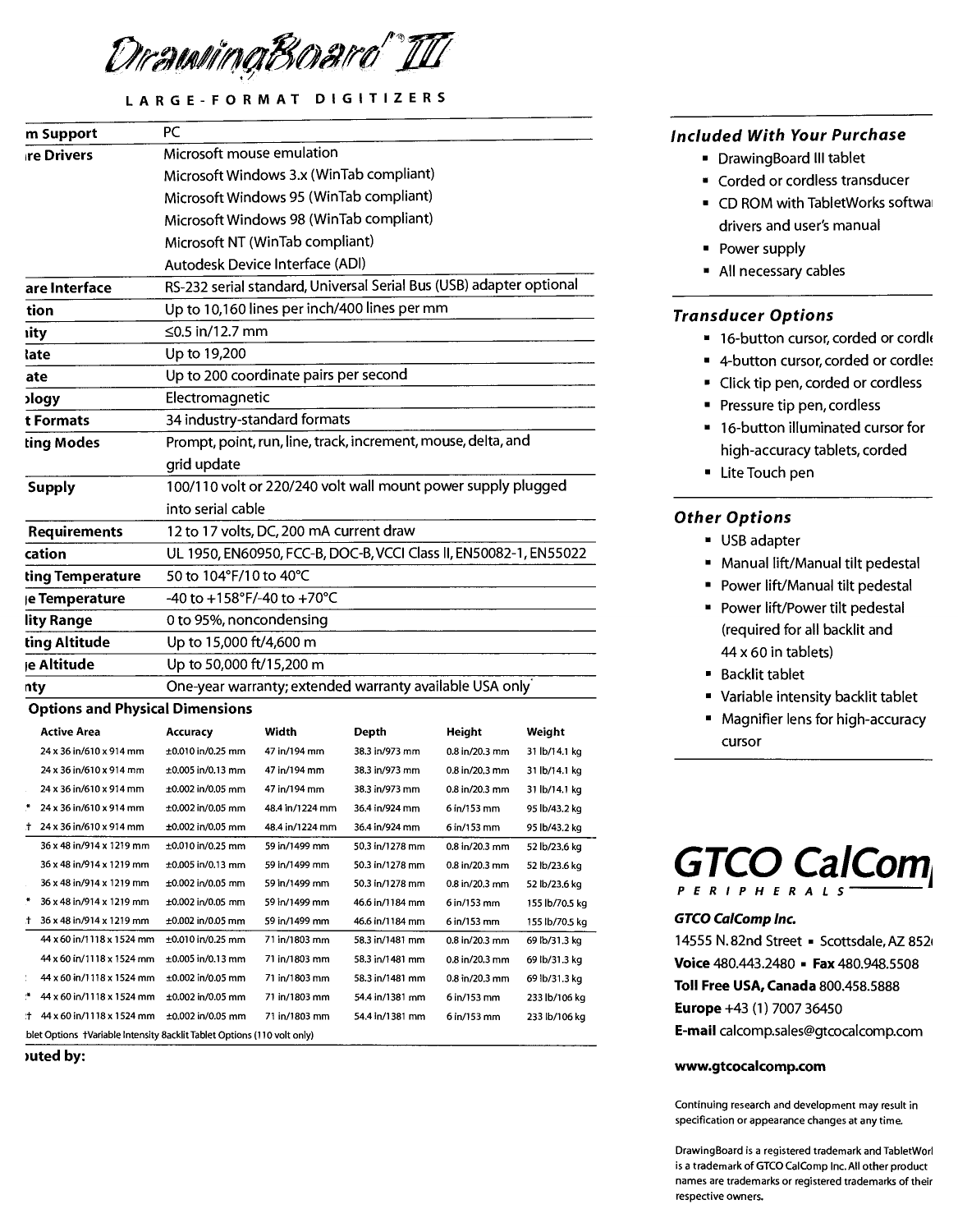

# **NETWORK SOURCE LIMITED**

Making Networking Simple

# **Network Source Limited Chaka Road Hurlingham P.O. Box 48998 Nairobi**

# **TEL: 0254-02-712977/719427 FAX: 0254-02-721232**

# **COMPANY PROFILE**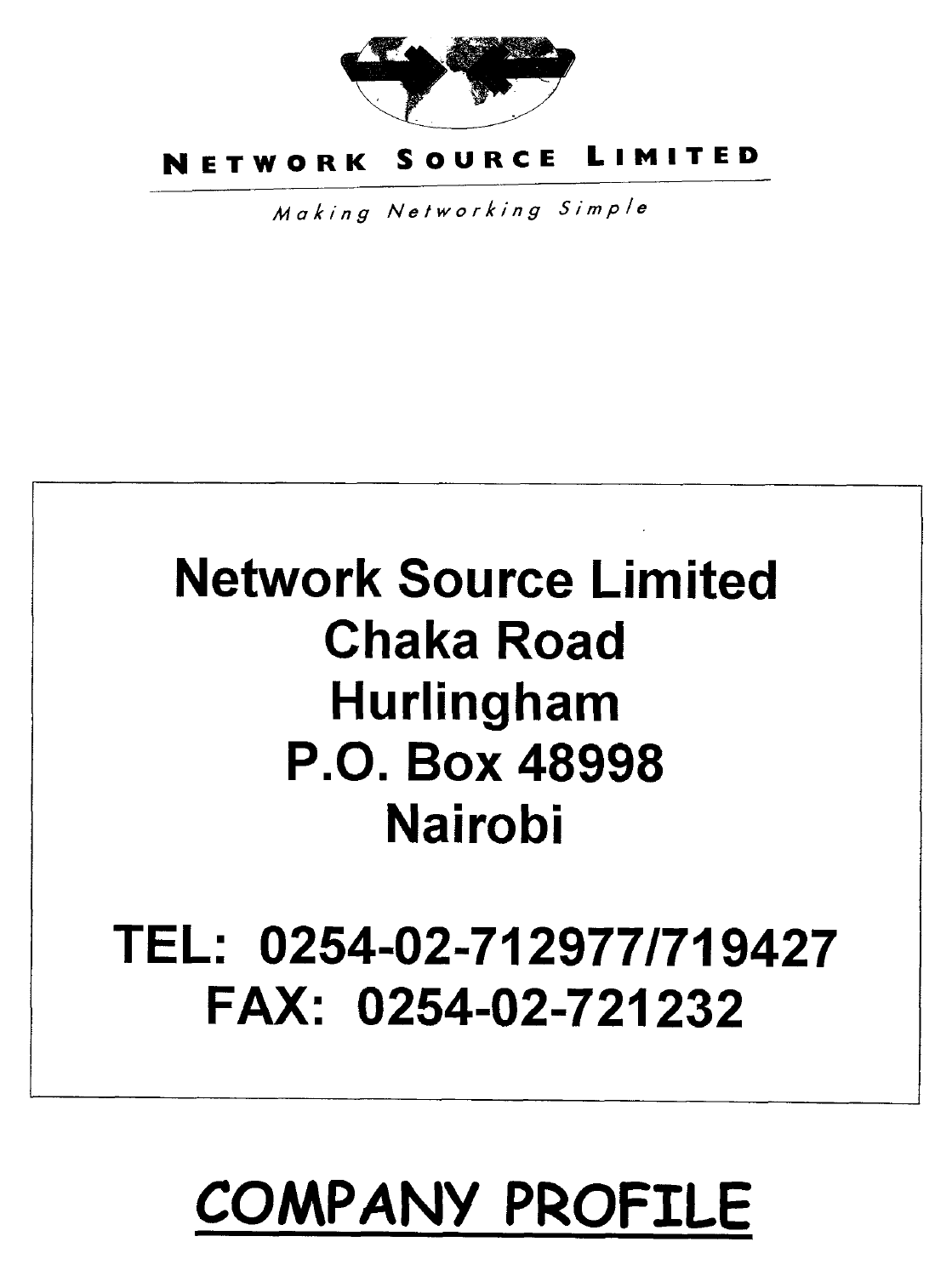### **Mission Statement**

Network Source Ltd. (NSL) focuses on understanding business needs and timelessly develops the best of breed turnkey solutions for organizations.

# **The Organization**

Network Source Limited (NSL) is a wholly Kenyan owned company registered in March 1995 and has been in operation for the past five years. NSL is a solution provider devoted to design, installation, configuration and support of Local and Wide Area Networks.

NSL aims to be the preferred Solution Provider in the areas of computer networking and System Integration within the broader East Africa Region.

### **Focus**

The focus of network Source is to provide Computer, Data and Voice communications solutions to organizations within the broader East African region and also to provide related technical services. We intend to achieve this by becoming a leading provider of networking solutions coupled with use of the leading networking products. Network Source has adopted a multi-vendor strategy with a wide range of products to complement established businesses and provide complex systems solutions to the Information Technology market place.

In the recent years the market has gone through a period of rapid development with an increase in the level of sophistication of systems hardware and software required by clients. Another feature to emerge strongly is the requirement across the market place for the integration of computer and communication systems. Network Source has therefore formed alliances with international businesses in the communications field in order to supplement its computer products and to address the newly emerging needs of its potential customer base.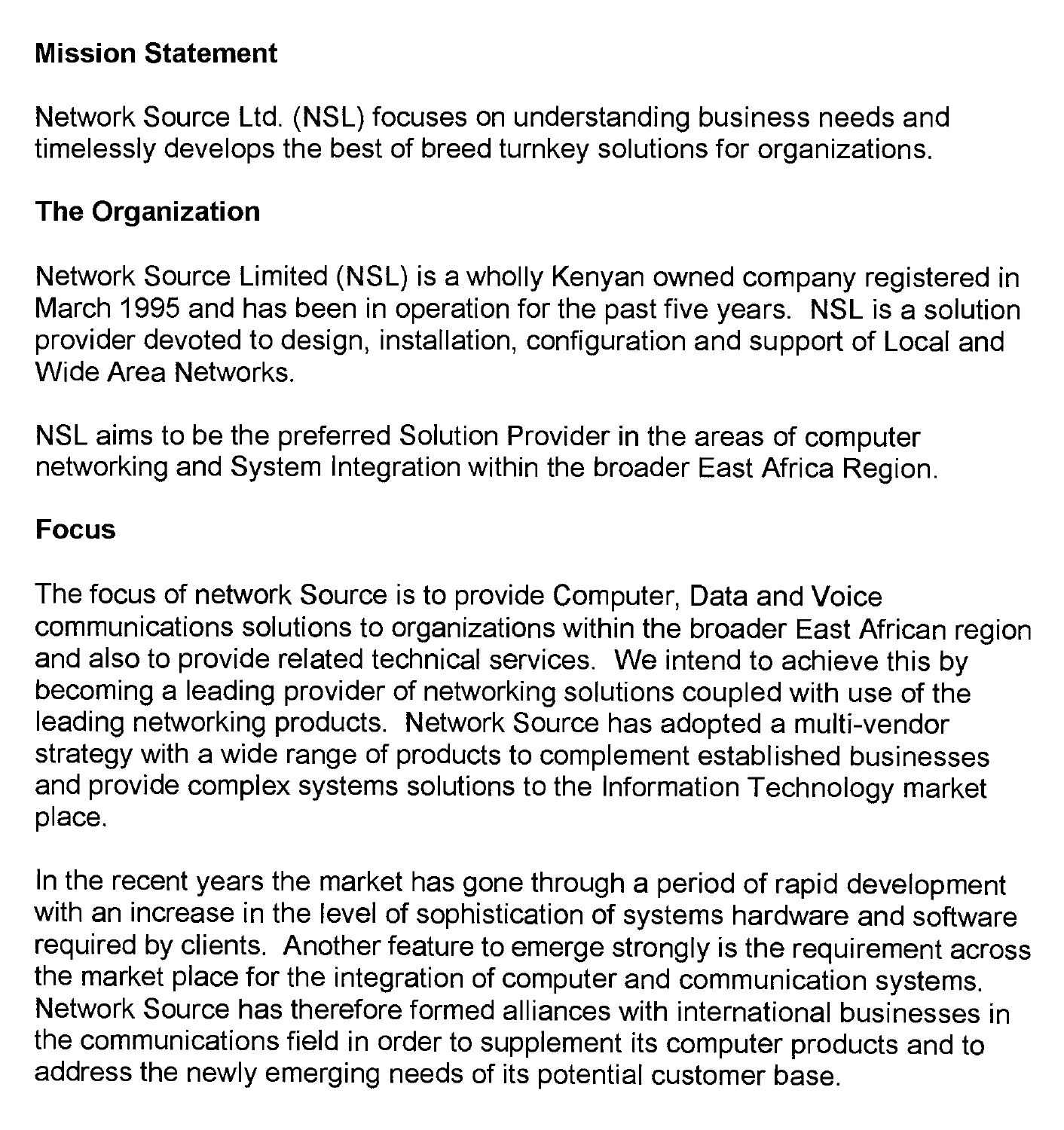# **Business Partnerships**

To achieve our objectives we have formed partnerships with major players in the IT industry and have trained personnel to meet the demands required by our partners. We have attained the following partnership:-

- **Novell** Business Partners.
- **Microsoft** Solution Providers.
- **Siemon** Cabling Distributor Listed Installers.
- CISCO Systems Resellers.
- **Compaq** Computer Resellers.
- **IBM** Computers Resellers
- **DELL** Computers Resellers

# **Networking Technical Support and Consultancy**

NSL provides a high level personalized consultancy and technical support its wide variety of clients. We have Certified Novell Engineers (CNEs), Certified Novell Administrators (CNAs), Microsoft Certified Systems Engineers (MCSEs) and Microsoft Certified Professionals (MCPs) on our team. Our CNEs and MCSEs have immediate access to Novell and Microsoft's Support centers and Bulletin Boards in Europe and US. Our CNEs and MCSEs are also members of various forums at Novell and Microsoft USA, hence all software fixes and patches are immediately available to us. NSL delivers this service through Network Software Maintenance Contracts with its customers.

With this in depth expertise NSL offers consultancy services to clients and assists in setting strategic directions for networks including among others email, establishment of wide area networks on permanent or dial link and internet connectivity in conjunction with local Internet Service Providers (ISPs).

We are also **SIEMONS** Cabling Certified Designers and Installers. SIEMON International is a manufacturer of industry standard network cabling products that offer a warranty of 15 years to the end user. Our Cabling division specializes in Fiber Optic, UTP 10/100 Category 5&6, STP and FTP structure cabling for both voice and Data System.

# **Training Services**

NSL appreciates the fact that to get a full return on investment staff have to be trained to fully utilise available resources. With our highly experienced instructor we offer System Administration training on Novell NetWare and Microsoft Windows NT. We also offer customized training on applications packages. Training can be conducted at our training centre or at customer site.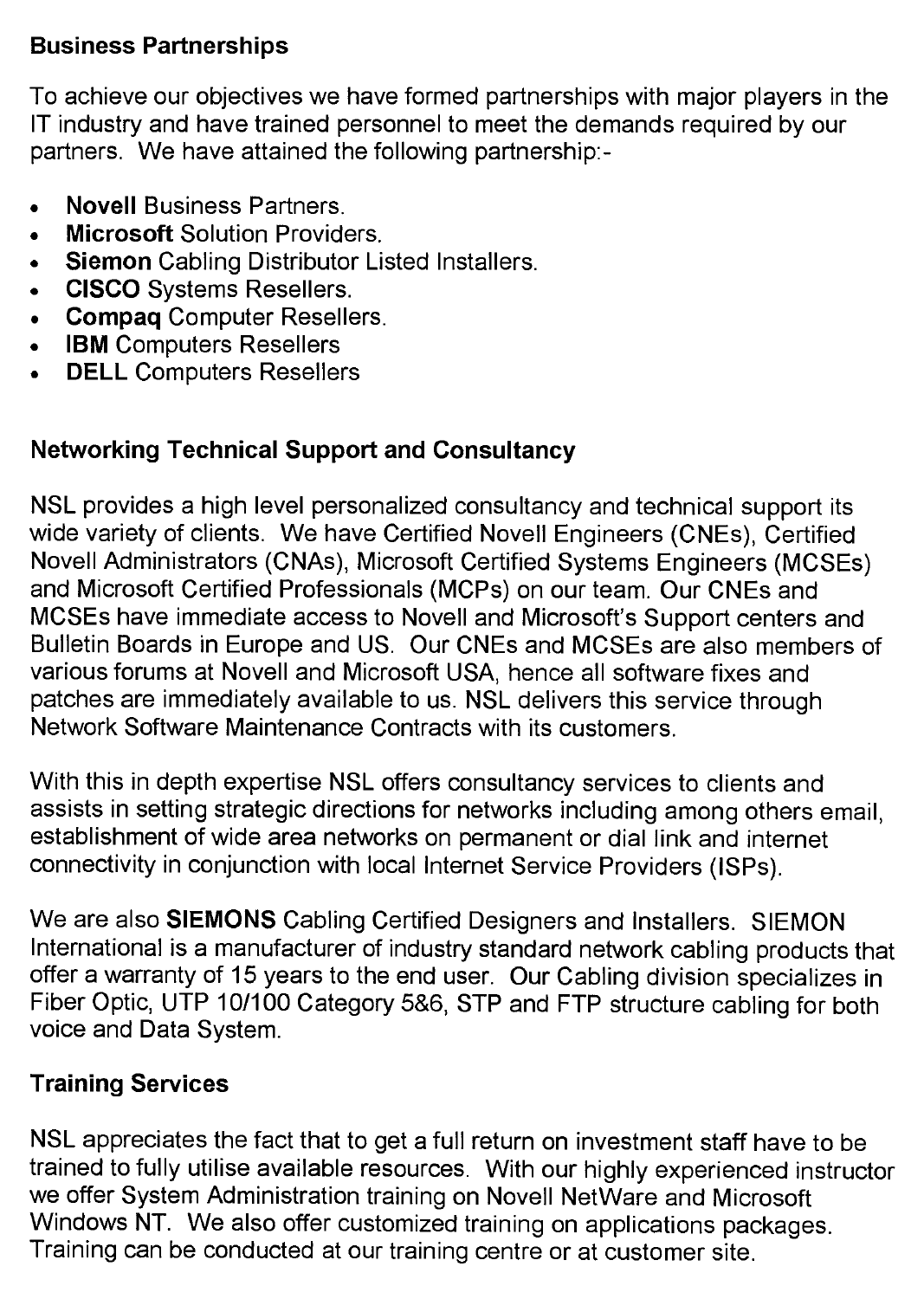# **Engineering Services**

NSL has a full-time Maintenance Center. Using the latest technology trouble shooting tools and competent personnel, **NSL** delivers this service to its customer through various contract arrangements namely Comprehensive and Labour only agreements or on time and materials basis.

### **Marketing and Sales of Hardware and Consumables**

Being authorized resellers for **Compaq, IBM** and **Dell** computers. NSL offers a wide range of products that are carefully selected to suite customer's requirements. NSL builds custom workstations and servers, using only top branded components as well as supplying branded products such as Compaq, Dell, Hewlett Packard and other providing our clients unrivalled flexibility on computer hardware.

We supply to our client a wide range of products which include HP LaserJet and Inkjet Printers, Epson Dot Matrix, American Conversion (APC) and Emerson Unintterruptible Power Supplies, HP and Epson Scanner, 3COM and ACCTON networking products among others. Our consumables inventory includes 3M and Verbatim High-Density diskettes, Epson Ribbons, HP Toners and 3M and HP tape cartridges.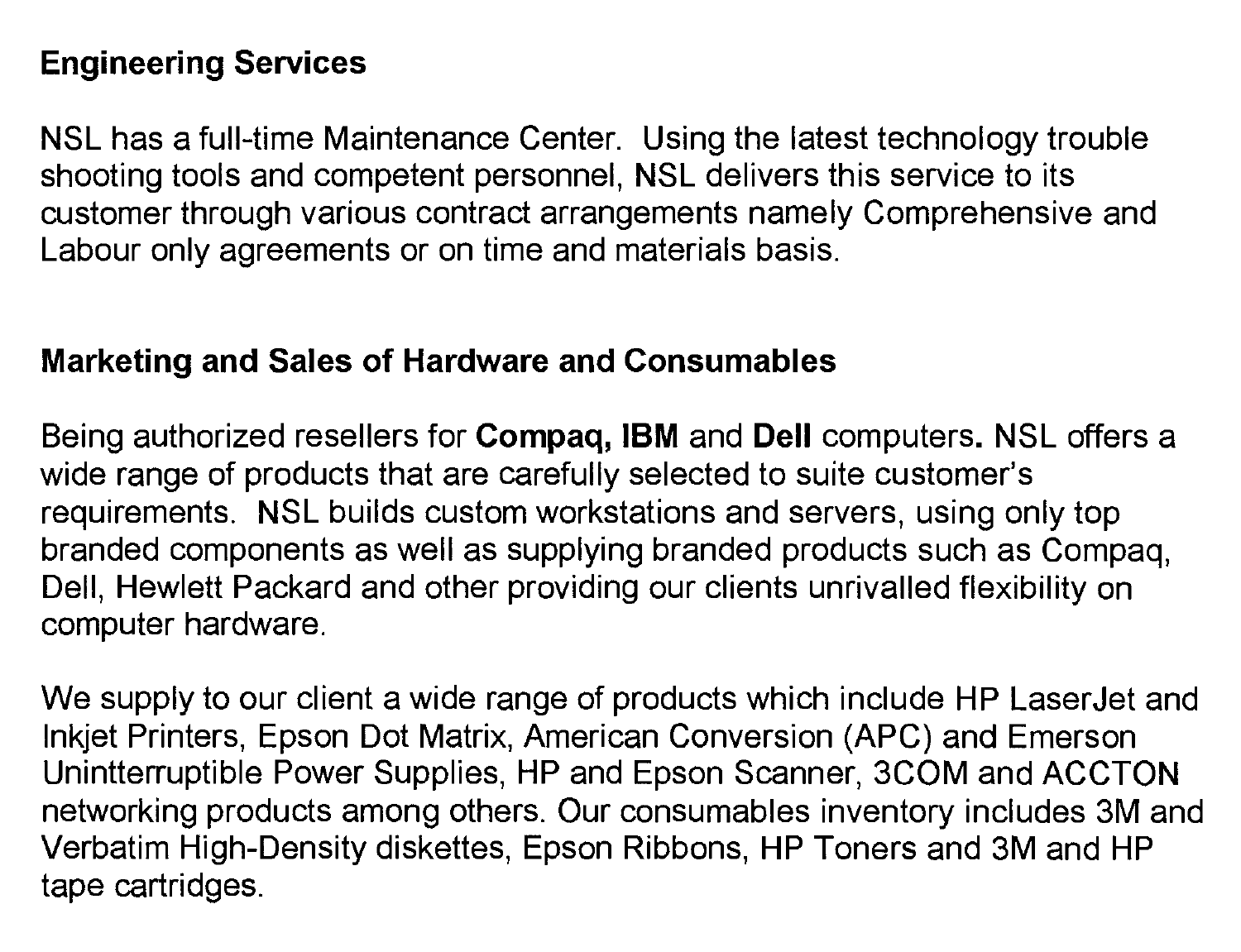# **Directors**

# **Mbarani Echaminya (Managing Director).**

Mbarani is the founder of the company and is a Certified Novell Engineer having majored in communications systems in his undergraduate degree at Moi University. After completing his studies at Moi University he joined Automated Systems Ltd. As an engineer he helped setup the networking division whose primary functions were Novell Education training and network consultancy. Mbarani's involvement was mainly training on Novell products. He later joined the Matrix Group as a Senior Systems consultant with responsibilities of providing network solutions to clients and their training. He has been involved in numerous NetWare installations and upgrades. He founded Network source Limited in 1995 offering the same services to clients. Mbarani has trained many NetWare professionals in the region. He is also a class 'A' registered engineer with Telkom Kenya Limited.

### **Vincent Rariewa (Business Director).**

Vincent has been involved in **IT** industry for over 8 Years. He has a Diploma in Computer Science and is a Masters Novell Certified Engineer (MCNE), Microsoft Certified Professional and a Compaq Accredited Systems Engineer. After college he joined Universal Safari Tours as a computer professional and was heavily involved in their computerization program both software development, local and wide area networking. He rose among the ranks to Computer Manager. Later he joined Amarco Kenya Limited as a Communications Engineer responsible for providing turnkey solutions to clients. Vincent is a Certified Siemon Cabling Designer.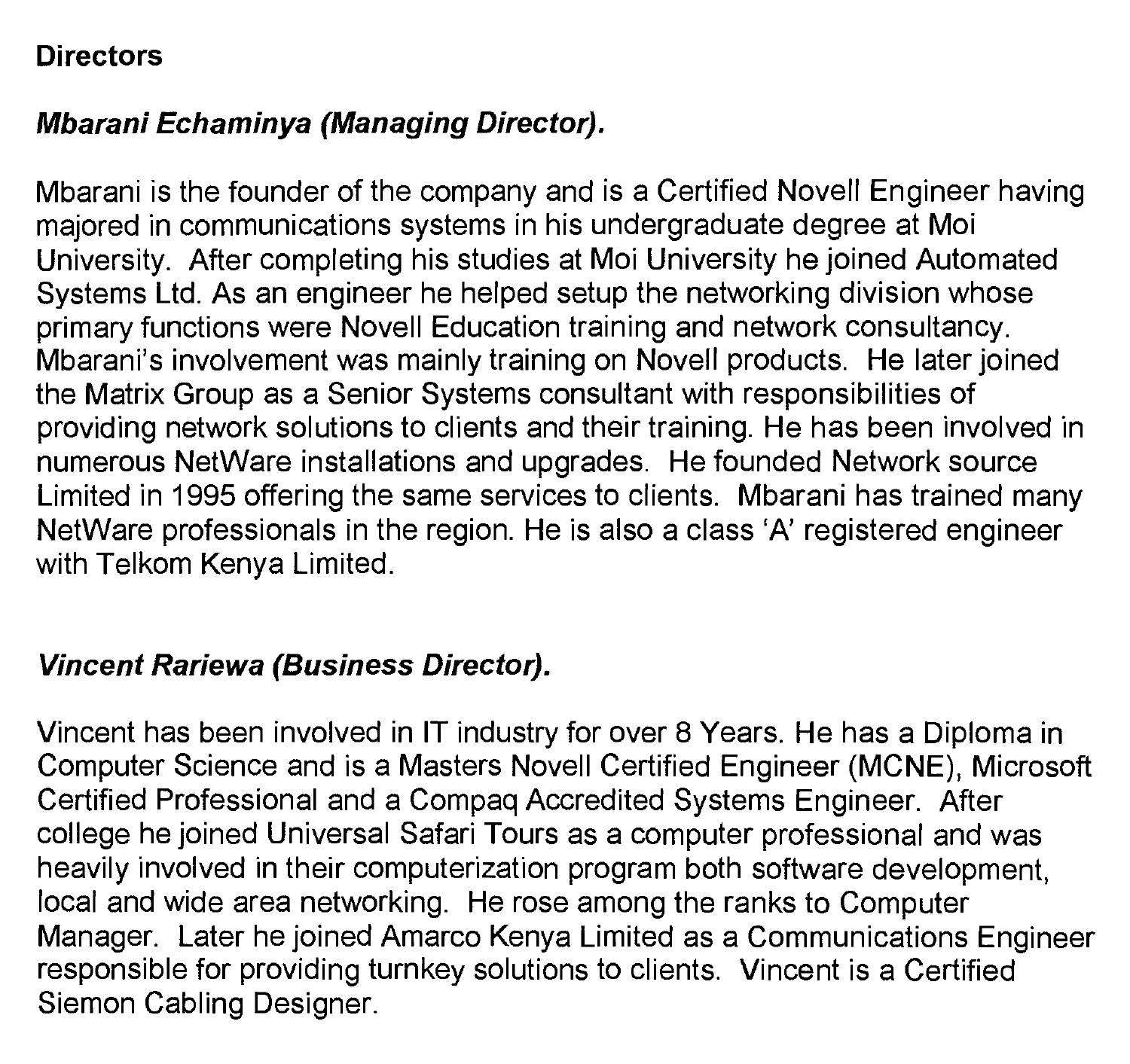# **Staffing**

NSL has a staff compliment of 15 composed of highly skilled, experienced and motivated staff with backgrounds varying from systems software, electronics engineering and cabling systems.

# **LEGAL SERVICES**

**James Nyiha (Company Secretary)**  LLB University of Nairobi

Key technical personnel include: **-** 

# **SYSTEMS SOFTWARE**

# **Danson Gichuhi (Systems Manager).**

Higher Diploma in Computer Science Certified Novell Administrator GroupWise Certified Novell Administrator Microsoft Certified Professional Cisco Certified Network Administrator

# **Michael Mwangi(Senior Systems Engineer).**

Bachelor of Science (Maths) Microsoft Certified Professional Certified Novell Administrator Microsoft Certified System Engineer Cisco Certified Network Administrator

**Patrick Munyua (Systems Engineer).** 

Higher Diploma in Computer Science Certified Novell Administrator GroupWise Certified Novell Administrator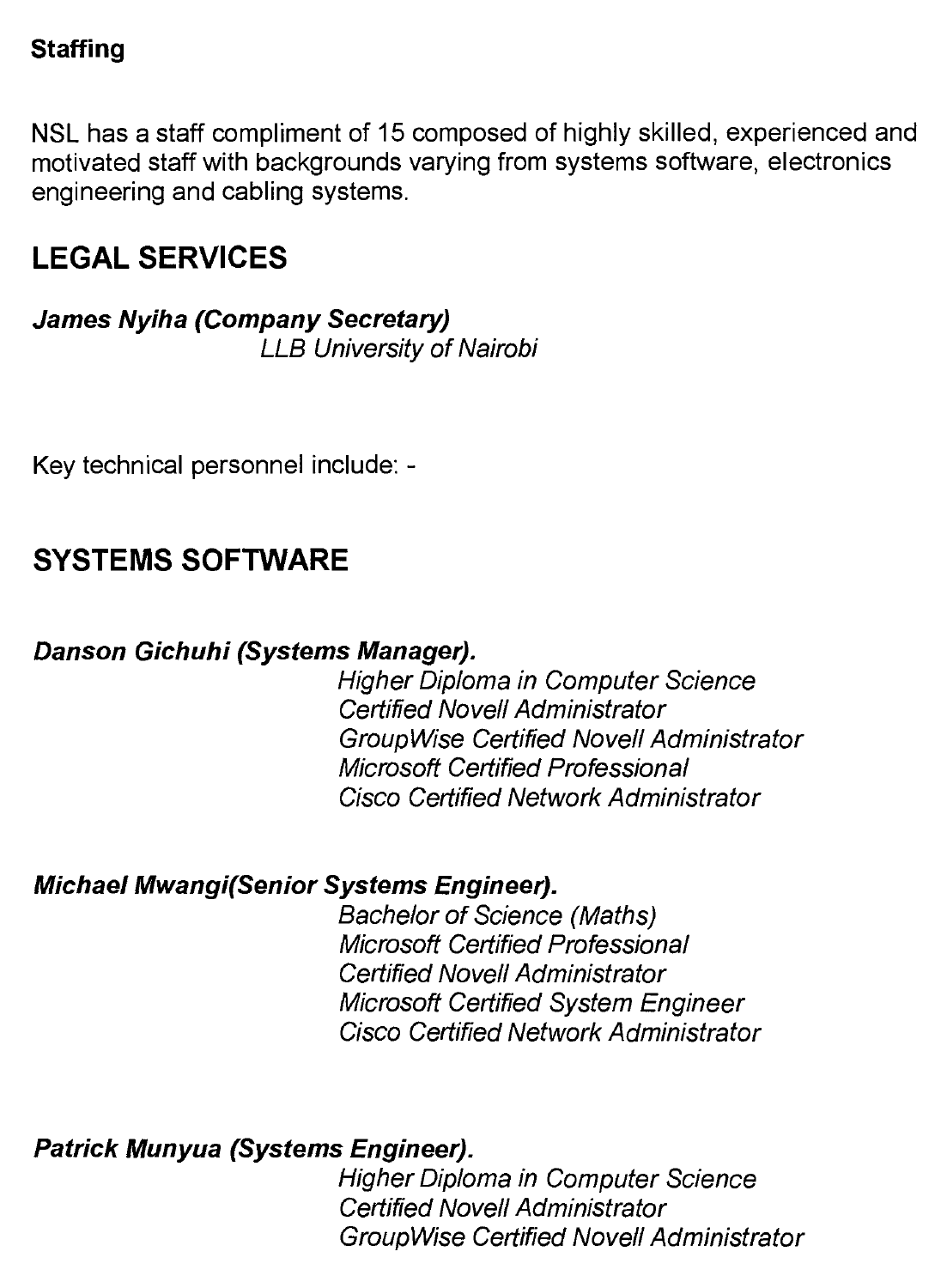# **SYSTEMS HARDWARE**

#### **Tom Ndalo Mboya (Technical Manager)**

Diploma in Computer Engineering Certificate in IBM AS400 System Maintenance Certified Siemon Cabling Installer Siemon Certified Cabling Installer

#### **Dan Mwehia (Technical Engineer).**

Diploma in Electronics Engineering A+ Service Technician Siemon Certified Cabling Installer

### **Komesha Odhiambo (Technical Engineer)**

Diploma in computer servicing and maintenance A+ service Technician Siemon Certified Cabling Installer

# **NETWORK CABLING**

**Brian Kimani (Support Engineer).** 

Diploma in Electronics Engineering **A+** Service Technician Siemon Certified Cabling Installer

**Alan Mbarani (Support Engineer).** 

Diploma in Electronics Engineering A+ Service Technician Siemon Certified Cabling Installer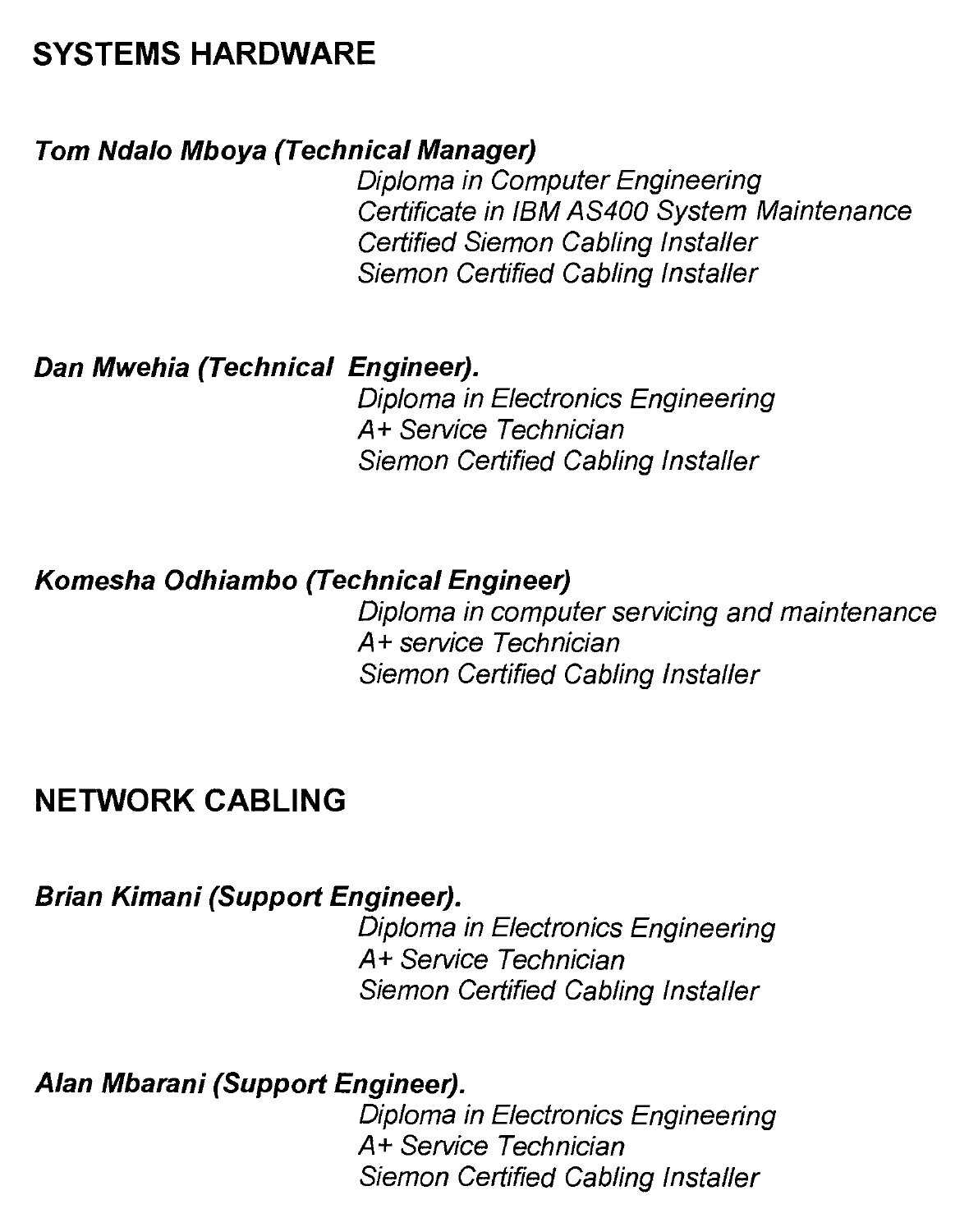# **SOFTWARE DEVELOPMENT**

### **Evance Mkangali (Software Development Manager)**

Bachelor of Science (Computer Science) Software Programmer

**Susan Njeri (Programmer).** 

Higher Diploma in Computer Science Certified Novell Administrator Microsoft Certified Professional

### **Lucy Kirui (Programmer).**

Higher Diploma in Computer Science Certified Novell Administrator Microsoft Certified Professional

# **SALES AND MARKETING**

### **Anne Njuguna (Marketing Manager)**

ACP Diploma in Systems City & Guilds PC Support Eng. Certified Novell Administrator Microsoft Certified Professional

# **Faith Martha Ng'etich (Sales and Marketing Executive)**

Bachelor of Education (Science Hons) Advanced research and writing skills A+ Service Technician

# **CONSULTANTS**

#### **George Kariithi**

B.A. International Relations (Marketing Option) Microsoft Certified Professional

**Peter Muchai** 

B.A International Relations (Marketing Option) Microsoft Certified Professional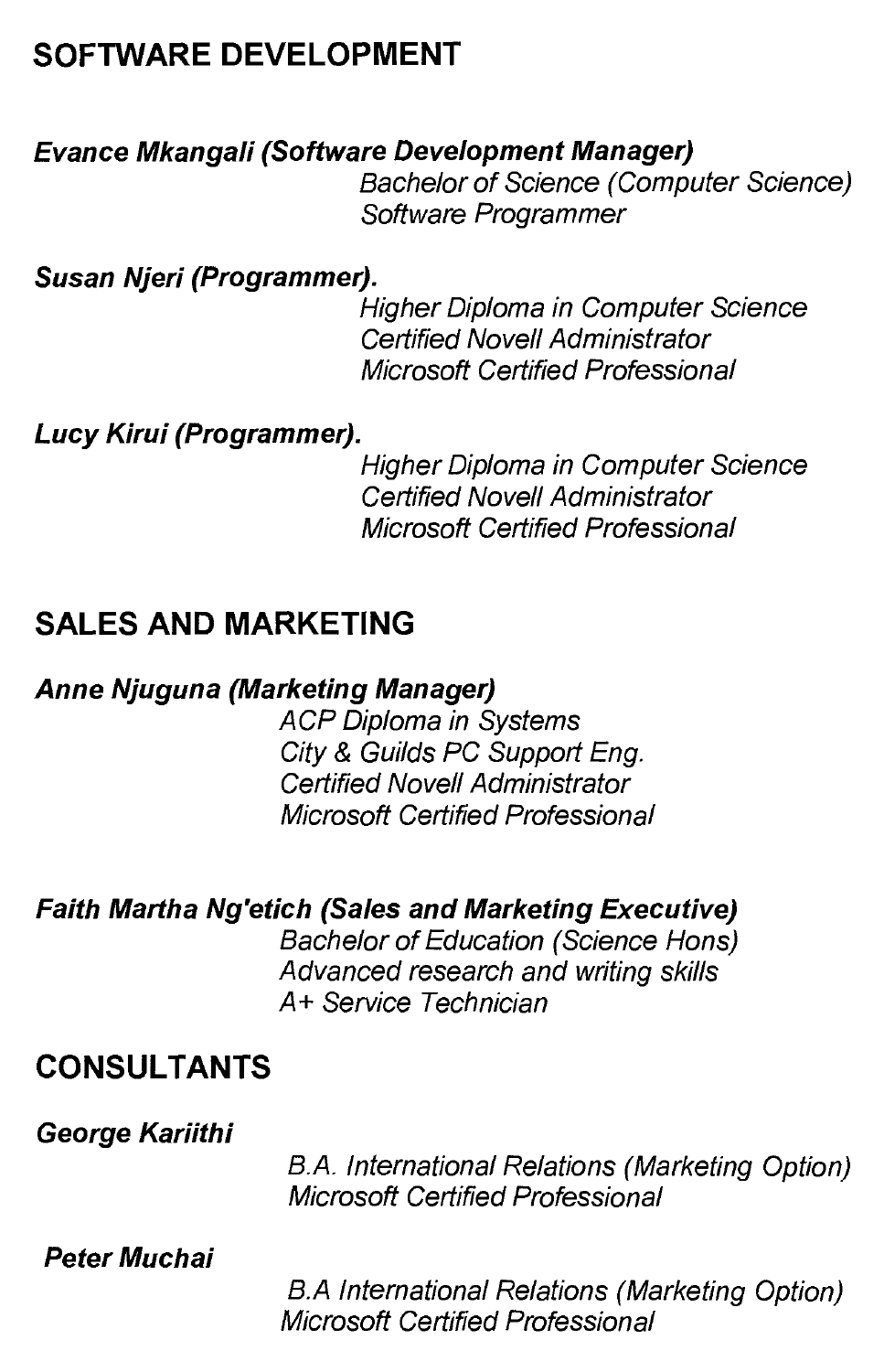# **Our clients:**

Our current clientele to whom we provide personalized technical support and consultancy compromises the following organizations:

# ❑ **Action Aid**

Contact person: co- Willy Matuku (Africa Regional IT Director)

Functions undertaken: -

- **Example 2** Redesigning of Novell Directory Services.
- 0-Upgrade of NOS from NetWare v4.11 to v5.0.
- $\bullet$  Upgrade of Group Wise Email system from v5.2 to 5.5.

# ❑ **AON Minet**

Contact person

Fred Mburu (Systems Manager).

Functions Undertaken: -

- $\sigma$  Implementation of Y2K compliance, hardware and software.
- *F* Redesign of Novell Directory Services.
- ☞ Integration of NetWare and Windows NT Servers.
- Implementation of Structured cabling
- $\mathcal F$  Supply of computer hardware
- ⊕ Designing and programming in house stock and Asset control system.

# ❑ **Aventis Pasteur**

Contact person: -

*T* Dr. Moses Mwangi

- ☞ Structured Cabling
- cv-Installation and Configuration of Windows **NT** 4.0 and Microsoft exchange 5.5 with proxy server.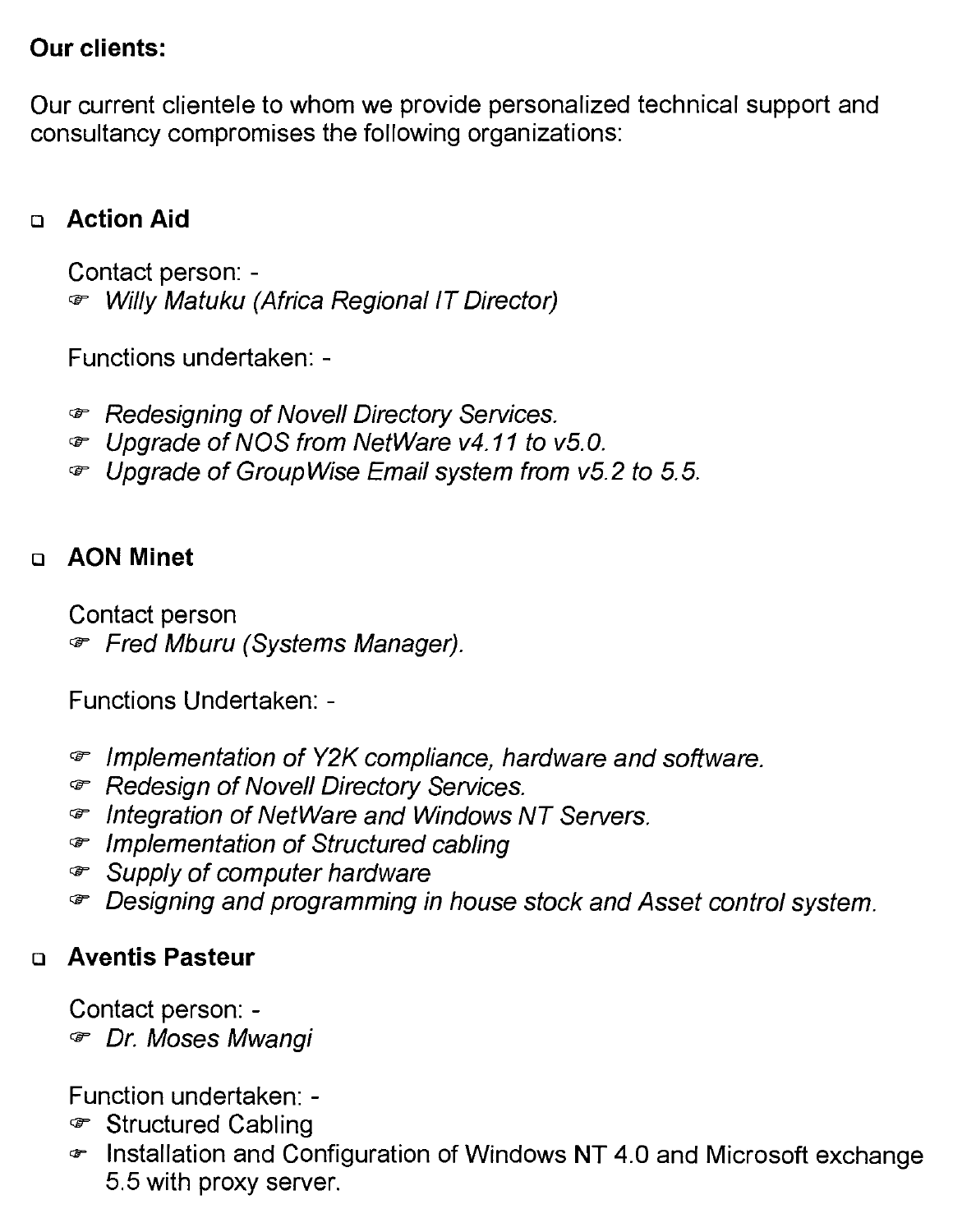# ❑ **Aventis Cropscience**

Contact Person: co- Z. Mwangangi (Computer manager)

Functions Undertaken: -

- $\mathcal{F}$  Redesign of Novell Directory Services.
- '2-Implementation of Novell Directory Services and SFT III Mirrored Server Link.

# ❑ **British Council**

Contact person Simon Salim (Computer Manager)

Functions undertaken: -

- $\infty$  Redesigning of Novell Directory Services.
- 0-Upgrade of NOS from NetWare v4.11 to v4.2.
- 0-Structured Cabling for data at their offices located at ICEA Building
- 0-Installation of Microsoft Windows NT, Exchange and Proxy
- 0-Integration of NetWare with Windows NT
- ⊕ Setup of Wide Area Network between ICEA office and Harry Thuku Rd **Office**

# ❑ **Care International (Uganda)**

Contact Person: cb- Albert Wosso

- <sup>ෙ</sup> Installation of Windows NT Server
- *T* Installation and Configuration of Microsoft Exchange Server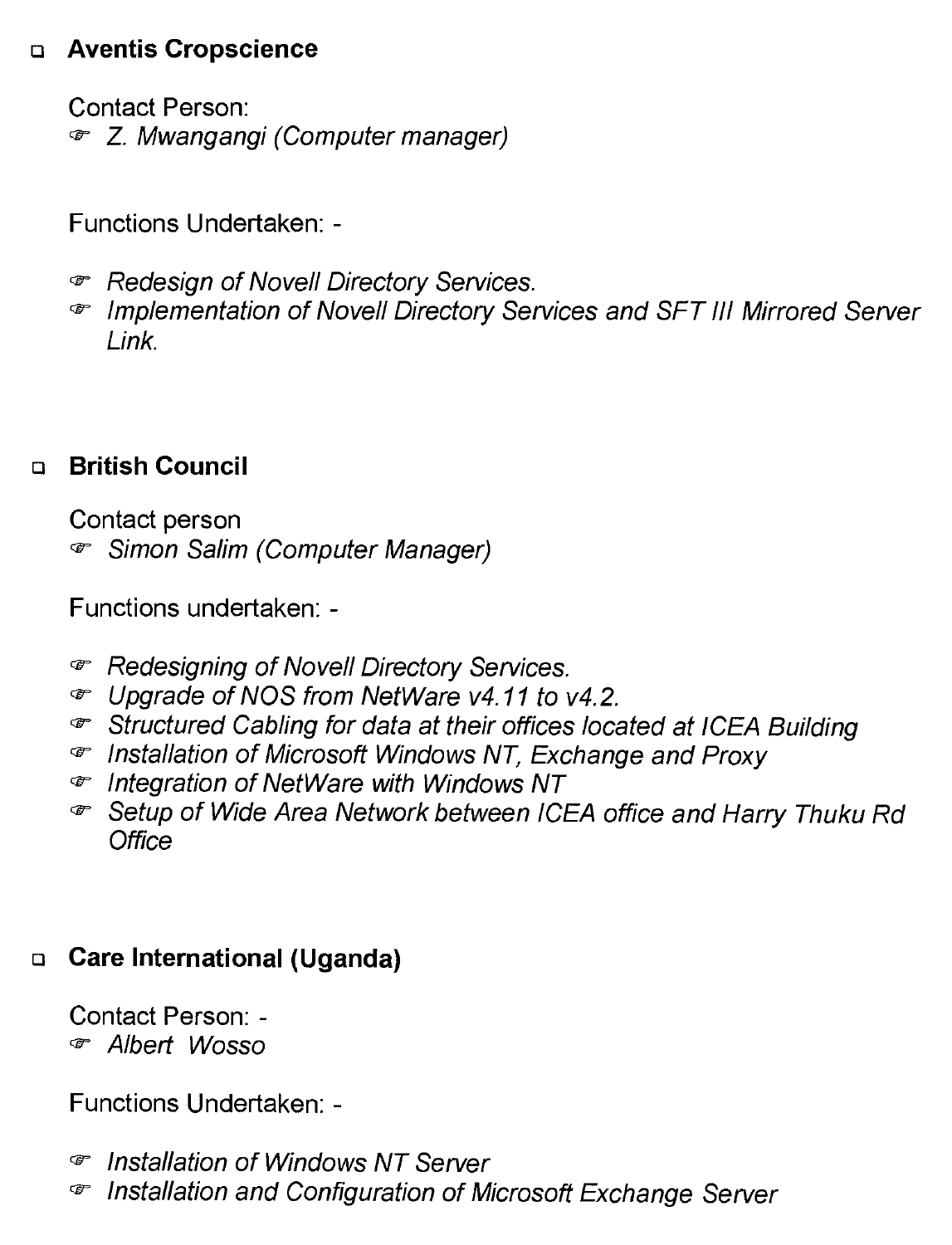# ❑ **Compagne General de Banque (Rwanda)**

Contact Person: -

0- Gregoirie Murarrira (Assistant Director).

Functions Undertaken: -

- *<sup>T</sup>* Design of Novell Directory Services.
- 0Installation and configuration of NetWare 4.11.
- cr Setup of NetWare Mirrored Server Link (SFT III).
- 0Training of staff on NetWare 4.11 administration, Installation and Configuration and Building Intranets with IntraNetWare.
- 0Installation of Wide Area Network using Cisco.

# ❑ **DFID (EA) UGANDA**

Contact Person:

0*-* Mathias Mulumba (IT Network Supervisor)

Functions Undertaken:-

- 0Structured Cabling office on 7*th* Floor Conrad Plaza
- 0Installation and Configuration of NetWare 4.11
- $\sigma$  Installation and Configuration of Group Wise 4.1 a
- 0Installation and Configuration of Bordermanager 3.0
- 0Installation and Configuration of windows NT
- 0Integration of NetWare Windows NT Servers

# ❑ **Express Travel Group**

Contact Person: -  $\in$  Elijah Mwangi (Computer manager).

- 0Structured Cabling of City center offices.
- 0Installation and configuration of NetWare 3.12.
- 0Training of staff on NetWare 3.12.
- 0Upgrade to NetWare 5.0 OS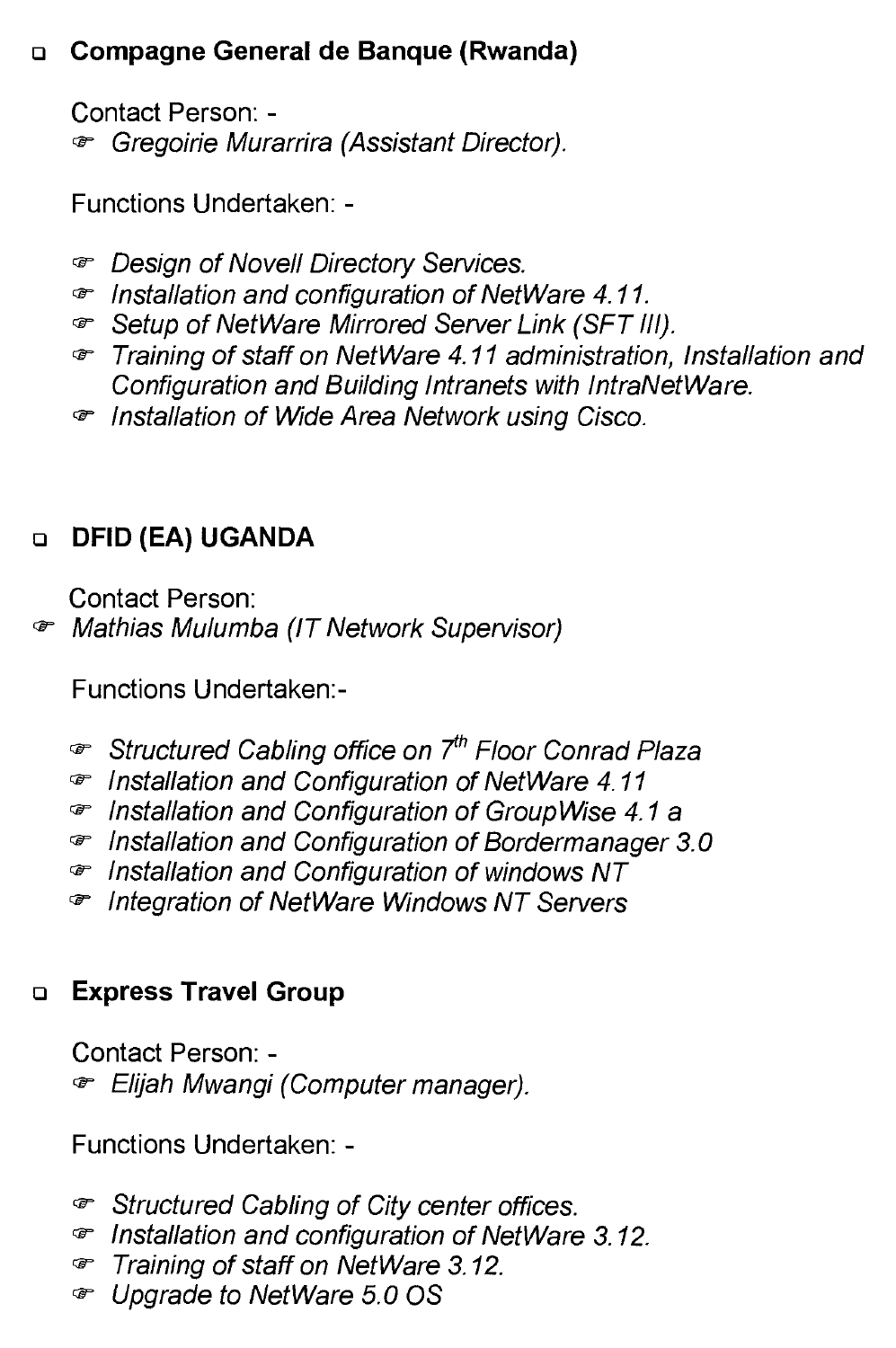# ❑ **Express Kenya Limited**

Contact Person: co- Wilson Owiti (Computer Manager).

Functions Undertaken: -

- (2-Supply of Compaq Proliant Server, Compaq workstations and NetWare 4.11 (50 User).
- 2-Design of Novell Directory Services.
- 2-Upgrade of NOS from NetWare 3.12 to 4.11.
- 2-Implementation of Y2K compliance, hardware and software.

# ❑ **First Africa Capital Limited**

Contact Person: - ☞ Daniel Mutunga

Functions Undertaken: -

- 2-Structured Cabling for data at their offices located at l&M Bank House
- cr Installation and Configuration of Windows NT Server
- (2-Installation and Configuration of Microsoft Exchange Server
- '2- Maintenance of all their systems (hardware /software and Network).

# ❑ **Howse & McGeorge Laborex Limited**

Contact Person: co- Dr. Maureen Nafula (Branch Manager)

- 2-Structured Cabling both central UPS power and data points at head office in industrial area
- (2-Structured Cabling of Pharmacies in Nairobi
- *<sup>3-</sup> Design of Novell Directory Services.*
- 2-Supply Installation and Configuration of NetWare for Small Business 4.2
- (2-Maintenance of all network functions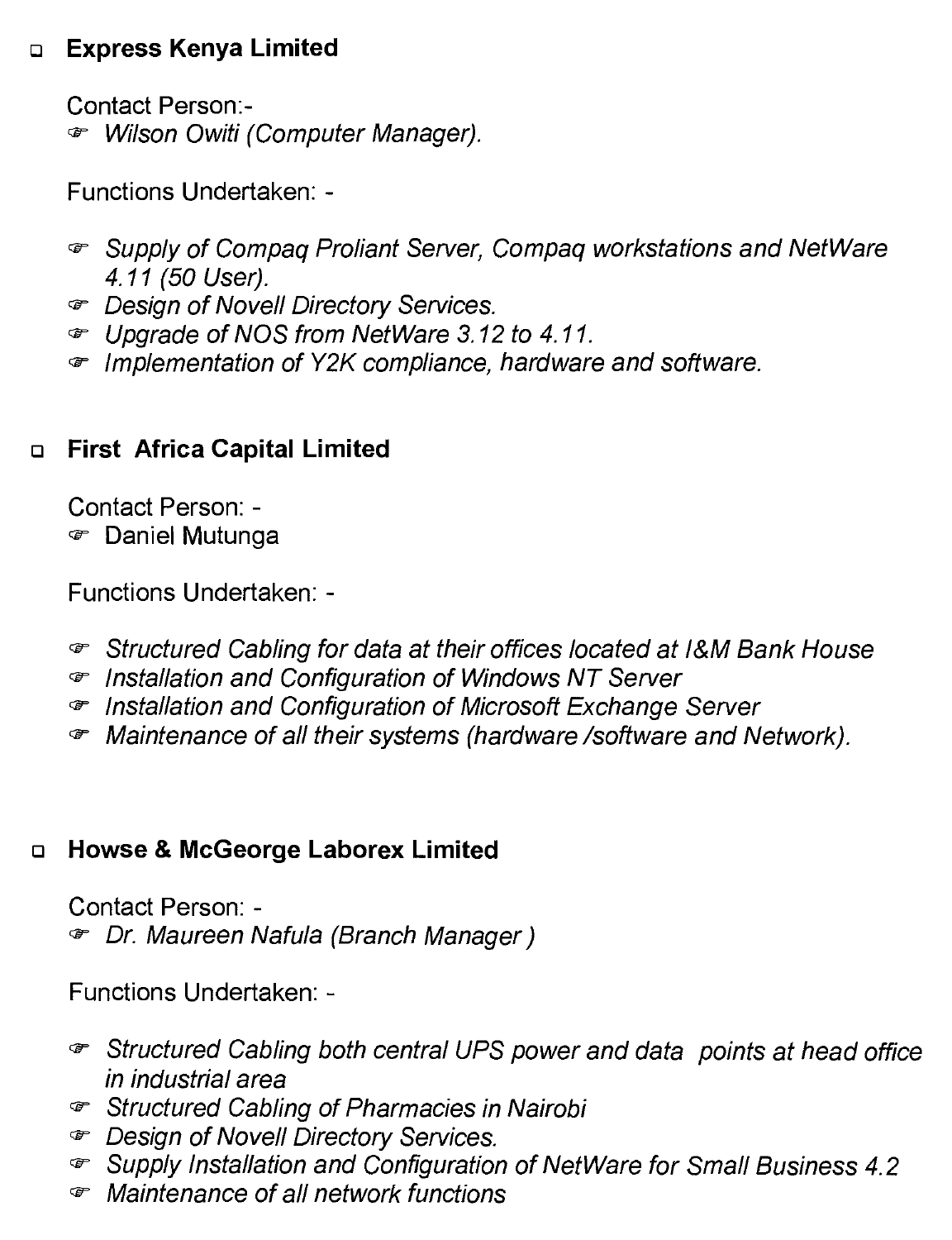# ❑ **Haco Industries Limited**

Contact Person: - **Peter Ndwiga (Computer Manager)** 

Functions Undertaken: -

 $P$  Redesign of Novell Directory Services.

- Documentation of all Network functions

# ❑ **IUCN**

Contact Person: - • Esther Wamae

Functions Undertaken: -

- 0-Implementation of Y2K compliance project.
- 0-Installation Y2K patches on Compaq server.
- 0-Supply of Compaq and Dell Workstation, NetWare 5 and Group Wise Email software Design of Novell Directory Services.
- 0-Upgrade of NOS from NetWare 3.12 to 5.0 design and installation of Group Wise email system
- 0-Setup of Internet access from client workstations
- Training of staff On NetWare 5.0
- 0-Maintenance of network functions (Hardware and Software)
- 0-Structured Cabling

# ❑ **KASNEB**

Contact person: cr S. Njaramba (Computer Manager)

- 0-Supply of Windows NT software.
- **The Installation and Configuration of NT server.**
- 0' Installation and Configuration Informix on NT server.
- 0-Integration of NetWare and Windows NT servers.
- Maintenance of existing NetWare 4.11 network.
- **<sup>®</sup>** Structured Data Cabling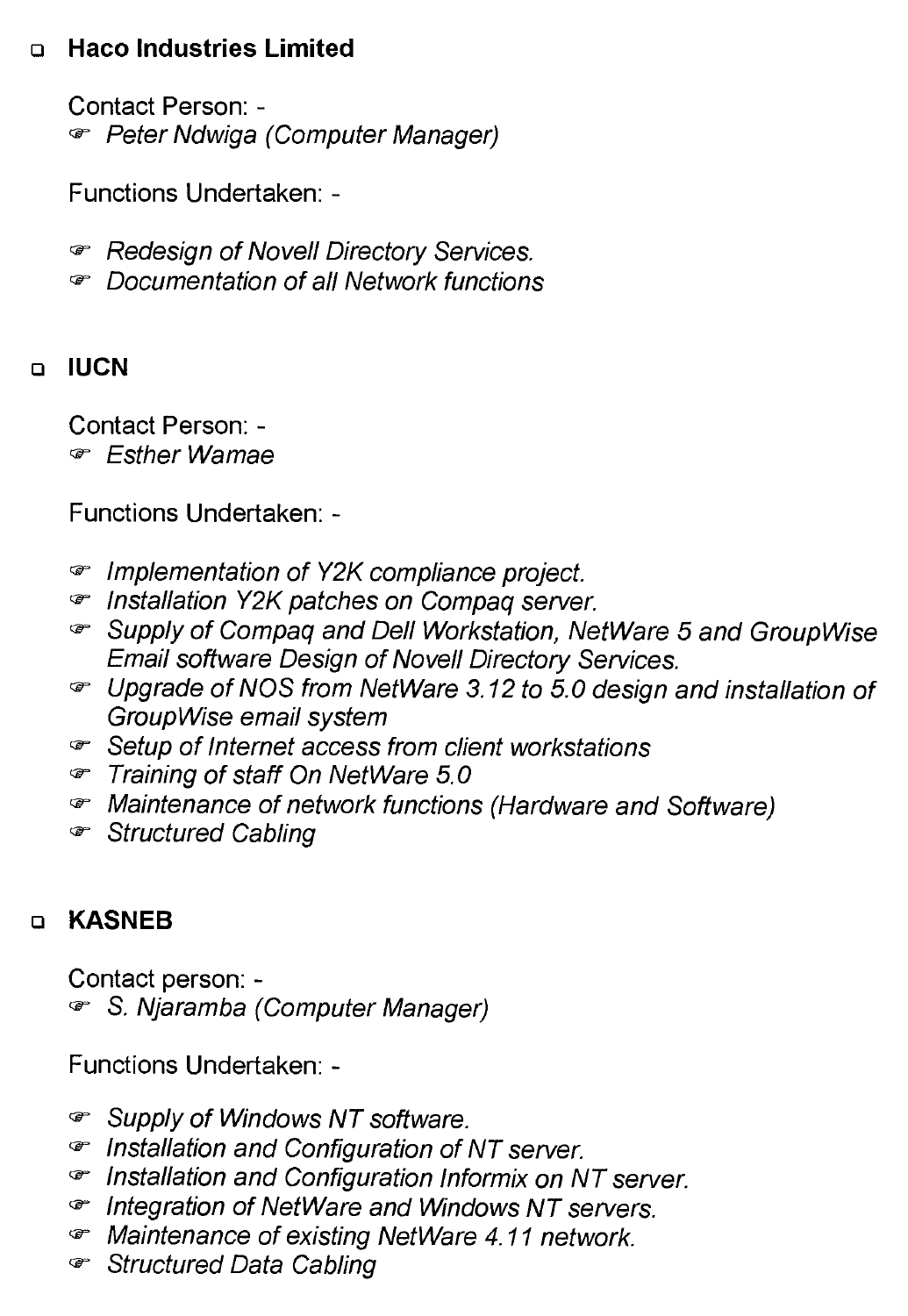# ❑ **Kenya Bankers Association**

Contact Person: -  $\sigma$  Mike Karanja (Project Manager)

Functions Undertaken: -

- Supply of NetWare 4.2 and Sybase SQL.
- 0Design of Novell Directory Services.
- oUpgrade of NOS from NetWare 4.11 to 4.2
- $\sigma$  Installation and configuration of Sybase SQL SOFTWARE.
- coNetwork and Hardware maintenance contracts.

# ❑ **Kenya Commercial Bank**

Contact Person: - 0- TKS Belsoi

Functions Undertaken: -

- *F* Training for Novell NetWare 5.0
- coInstallation and configuration of NetWare 5 Operating System at one Branch office
- oInstallation and Configuration of SFT III (faulty tolerance at Card Centre)

# ❑ **Kenya Women Finance Trust**

Contact Person: c2- Mwangi Githaiga (Computer Manager)

- oImplementation of Y2K upgrade project.
- Gr Supply of NetWare 4.2.
- *,*oUpgrade of NOS from 4.11 to NetWare for Small Business 4.2
- $\bullet$  Network and Hardware Maintenance contracts.
- *F* Structured Cabling both central.
- coInstallation and Configuration of Email system using Group Wise.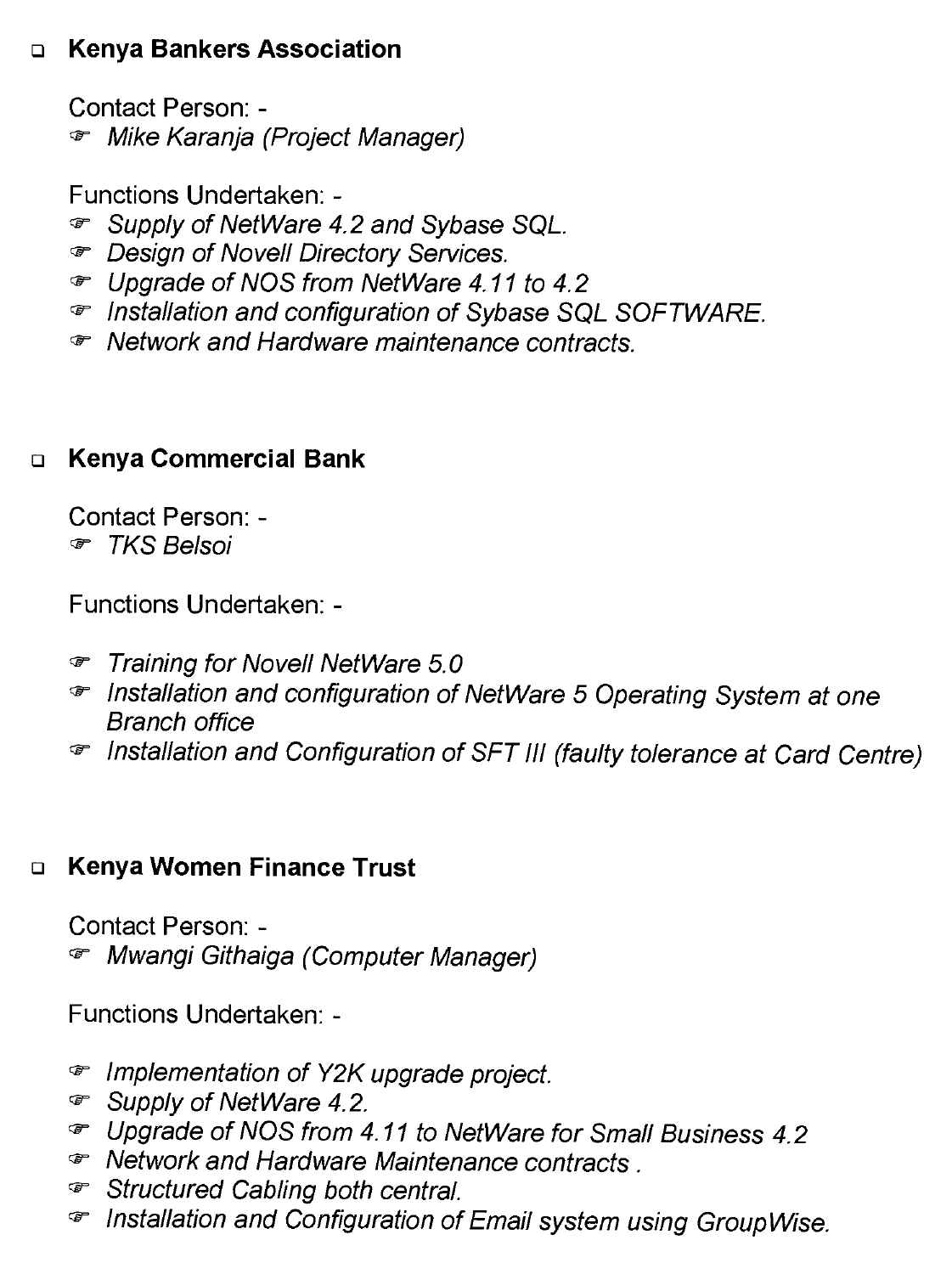# ❑ **Mastermind Tobacco Limited**

Contact Person: *F* Audrey Murungi (Computer Manager)

Functions Undertaken: -

- (0Supply of NetWare 5.0 and Group Wise 5.5
- *,*z- Upgrade of NOS from Netware 4.11 to NetWare 5.0
- qr Installation and configuration of Group Wise Email software
- cr Setup of internet access for all workstations through server
- (0Configured a Wide Area Network between their Nairobi office and Bungoma using Cisco routers as the office media.

# ❑ **Mediplus Services Limited**

# **Contact Person:**

cr Lewis N. Nguyai (Managing Director)

# **Functions Undertaken: -**

- **cr** Integrated Voice and Data Structured Cabling
- cr Maintenance of their Network (Hardware and Software)

# ❑ **Novacom System Limited**

Contact Person: qr*.* Mebs Nathoo (Managing Director)

- czNovell Education Training of Certified Novell Engineer Programs comprising. IntraNetWare Administration, Advance Administration, Installation & Configuration, Design & Implementation, Netware Integrating Windows NT
- c#=*.* Implementation of Y2K compliance program for Hilton Nairobi.
- cr*.* Implementation of Y2K compliance program for Hilton Rabat in Morocco.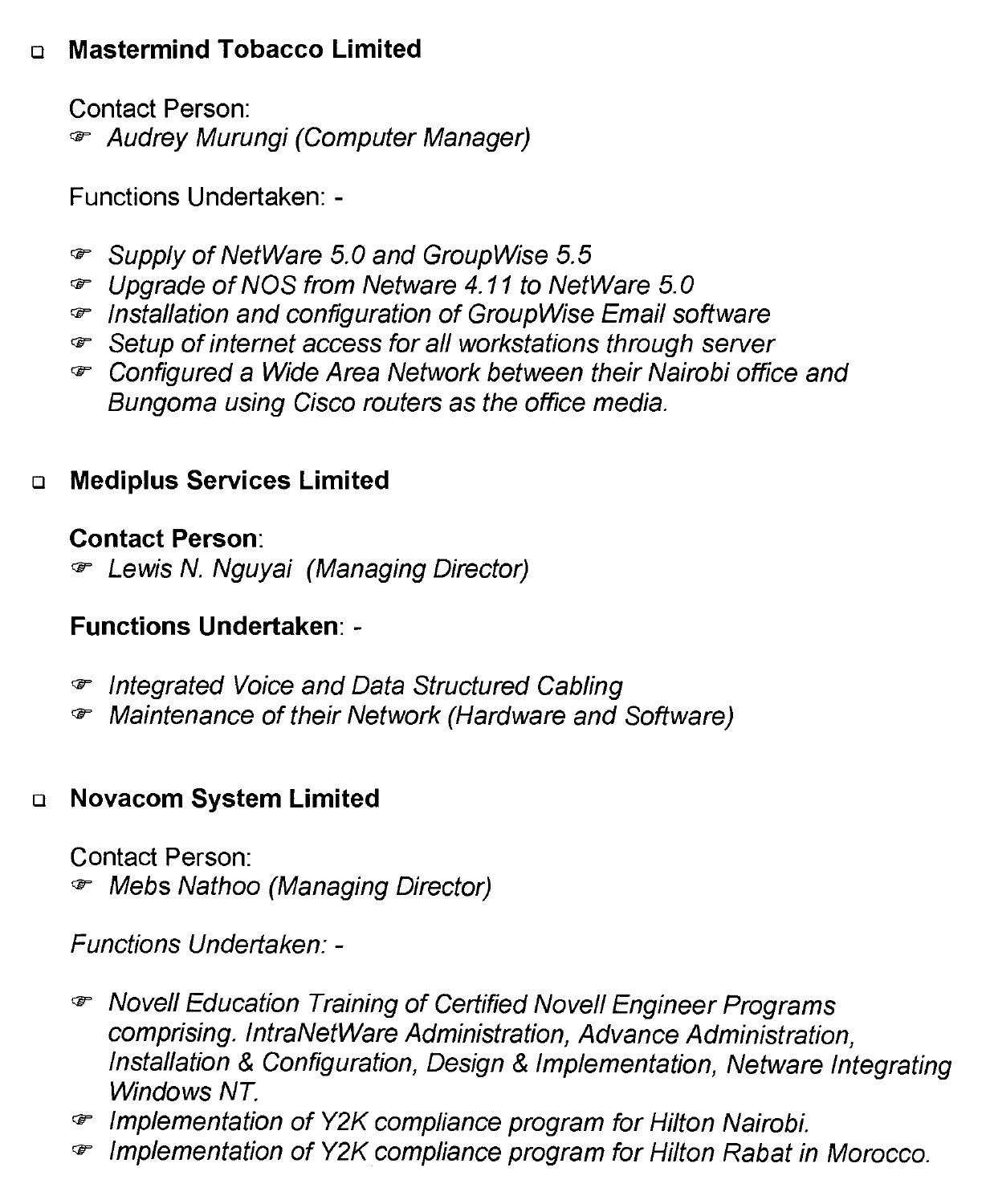# ❑ **Plan International Kenya**

Contact person:

0-Michael Warui (National Systems Coordinator)

Functions Undertaken: -

- ☞ Design of Novell Directory Services for Africa Regional Office and Country office in Nairobi.
- $\mathcal F$  Installation, Configuration and Documentation of NetWare 4.11 at Africa Regional office in Nairobi.
- ⊕ Design of Novell Directory Services for Field office in Kiambu, Embu and Mombasa.
- $\sigma$  Installation, Configuration and Documentation of NetWare 4.11 at field offices in Kiambu, Embu and Mombasa.
- 0-Hardware and NetWare Maintenance contracts.

# ❑ **Windle Charitable Trust**

Contact Person: ☞ Ela Parma (Computer Manager)

- $\cdot$  Redesign of Novell Directory Services.
- $\sigma$  Implementation of Y2K project.
- cr Supply of Compaq PROLIANT SERVER, upgrade of workstation motherboards, memory and harddisk and Supply in NetWare for Small Business v4.2
- ⊕ Upgrade of NOS from NetWare v4.10 to NetWare for small Business.
- 0-Installation and configuration of Group Wise 5.2 email system for internal and Internet Email.
- $\mathcal{F}$  Setup of Internet browsing from workstations on the network.
- a- Hardware and Network Maintenance contract.